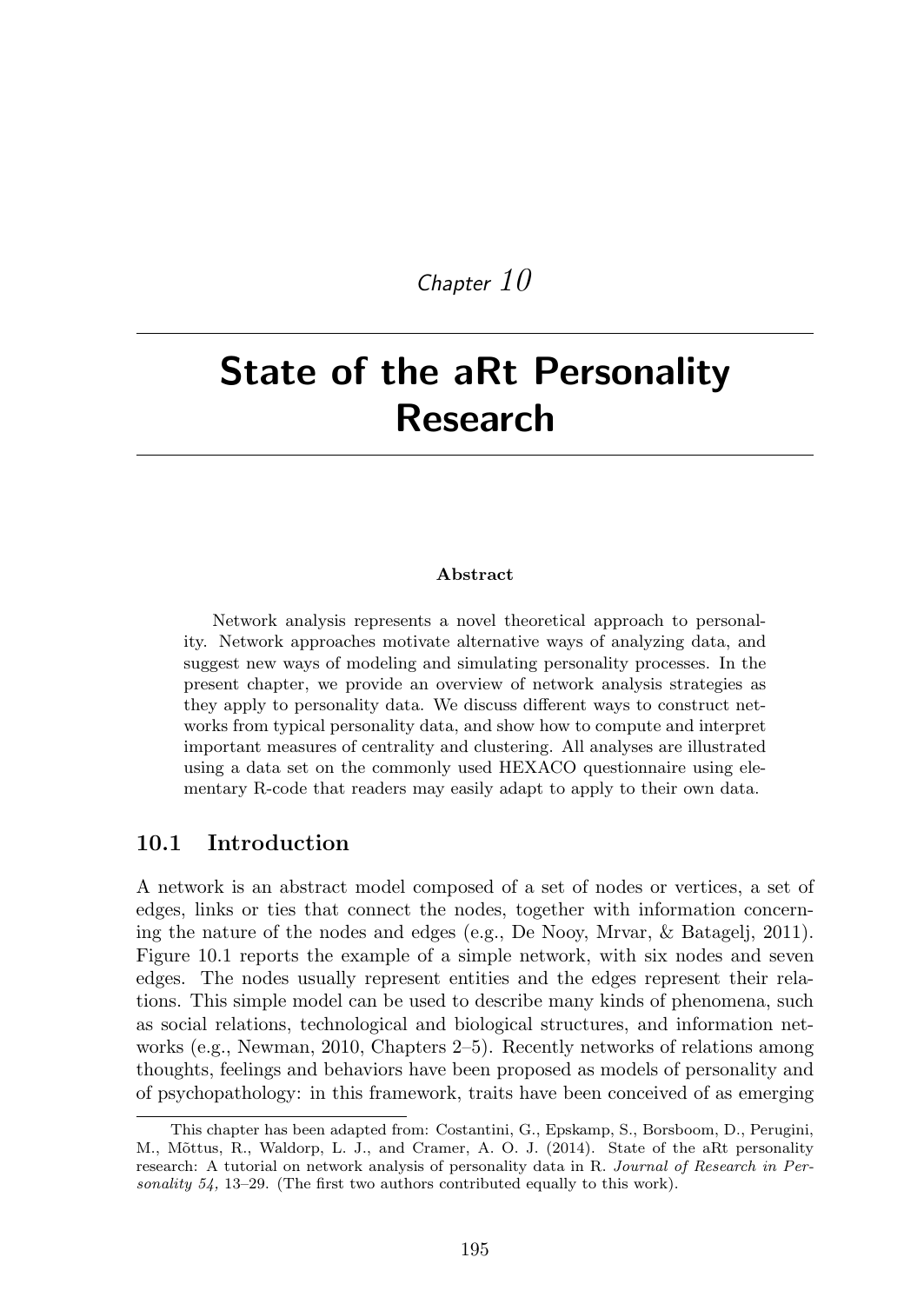

Figure 10.1: A network with six nodes and seven edges. Positive edges are green and negative edges are red. The letters identify the nodes, the numbers represent weights associated to the edges

phenomena that arise from such networks (Borsboom & Cramer, 2013; Cramer, Sluis, et al., 2012; Schmittmann et al., 2013). An R package, *qgraph*, has been developed for the specific purpose of analyzing personality and psychopathology data (Epskamp et al., 2012).

The aim of this contribution is to provide the reader with the necessary theoretical and methodological tools to analyze personality data using network analysis, by presenting key network concepts, instructions for applying them in R (R Core Team, 2016), and examples based on simulated and on real data. First, we show how a network can be defined from personality data. Second, we present a brief overview of important network concepts. Then, we discuss how network concepts can be applied to personality data using R. In the last part of the chapter, we outline how network-based simulations can be performed that are specifically relevant for personality psychology. Both the data and the R code are available for the reader to replicate our analyses and to perform similar analyses on his/her own data.

# 10.2 Constructing Personality Networks

A typical personality data set consists of cross-sectional measures of multiple subjects on a set of items designed to measure several facets of personality. In standard approaches in personality research, such data are used in factor analysis to search for an underlying set of latent variables that can explain the structural covariation in the data. In a causal interpretation of latent variables (Borsboom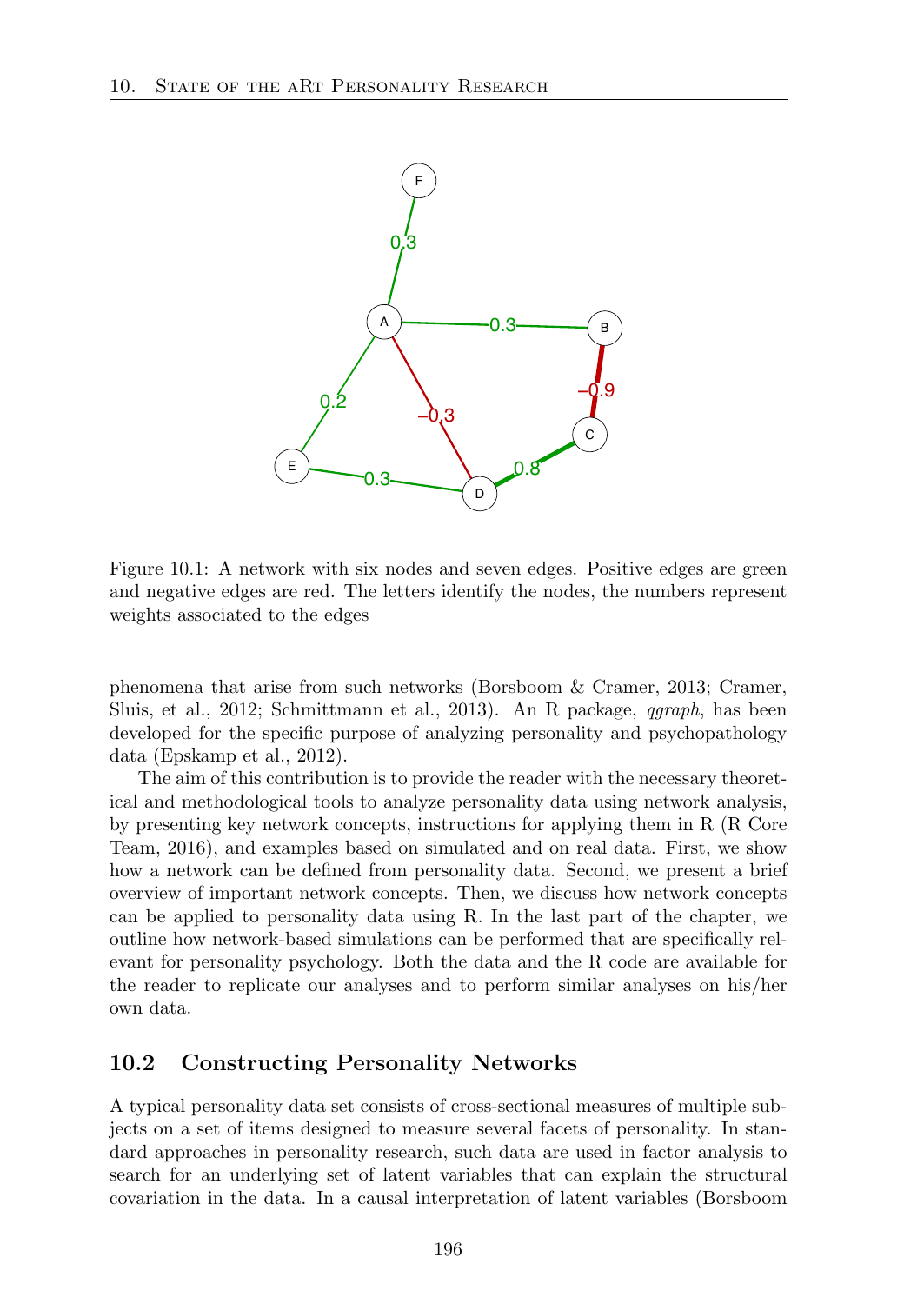et al., 2003), responses to items such as "I like to go to parties" and "I have many friends" are viewed as being causally dependent on a latent variable (e.g., extraversion). For example, McCrae and Costa's (2008) interpretation of the relation between extraversion and its indicators is explicitly causal: "extraversion causes party-going behavior in individuals" (McCrae & Costa, 2008, p. 288). This approach has culminated in currently influential models such as the Five Factor Model of personality (McCrae & Costa, 2008), in which five dominant latent variables are ultimately held responsible for most of the structural covariation between responses to personality items (additional latent factors such as facets may cause some of the covariation).

Recently, however, this perspective has been challenged in the literature (Cramer, Sluis, et al., 2012). In particular, it has been put forward that the default reliance on latent variable models in personality may be inappropriate, because it may well be that the bulk of the structural covariation in personality scales results from direct interactions between the variables measured through personality items. For instance, one may suppose that people who like to go to parties gain more friends because they meet more people, and people who have more friends get invited to good parties more often. In this way, one can achieve an explanation of the relevant pattern of covariation without having to posit latent variables.

Thus, in this scheme of thinking, one may suppose that, instead of reflecting the pervasive influence of personality factors, the structural covariance in personality is actually due to local interactions between the variables measured. In this way of thinking, personality resembles an ecosystem in which some characteristics and behaviors stimulate each other, while others have inhibitory relations. Under this assumption, the proper way to analyze personality data is not through the a priori imposition of a latent variable structure, but through the construction of a network that represents the most important relations between variables; this way, one may get a hold of the structure of the ecosystem of personality.

It is important to stress that not all personality scholars have embraced a causal view of latent factors. Some researchers for instance consider factors as the common elements shared by many observable variables and not as their causes (Ashton & Lee, 2005; Funder, 1991; Lee, 2012). Also from this different theoretical perspective, the heuristic value of network analysis remains important. Factor and network analysis differ, at the very least, in the fact that they direct the researcher's attention toward different aspects of personality. While factor analysis focuses almost exclusively on the elements shared among the indicators, whether or not interpreted causally, network analysis shifts the focus towards the direct relationships among the observable variables. We do not challenge the use of factor analysis as a statistical technique by itself: network analysis and factor analysis can in principle be combined (Cramer, Sluis, et al., 2012; Lee,  $2012$ <sup>1</sup>. However, a network perspective may foster important insights in the field that are unlikely to come by relying exclusively on a latent variable perspective.

The current section explains how a network structure can be estimated and visualized in R based on typical personality research data. We explain how networks

<sup>1</sup>See also Chapter 7 and Chapter 8 for recent discussions on this topic.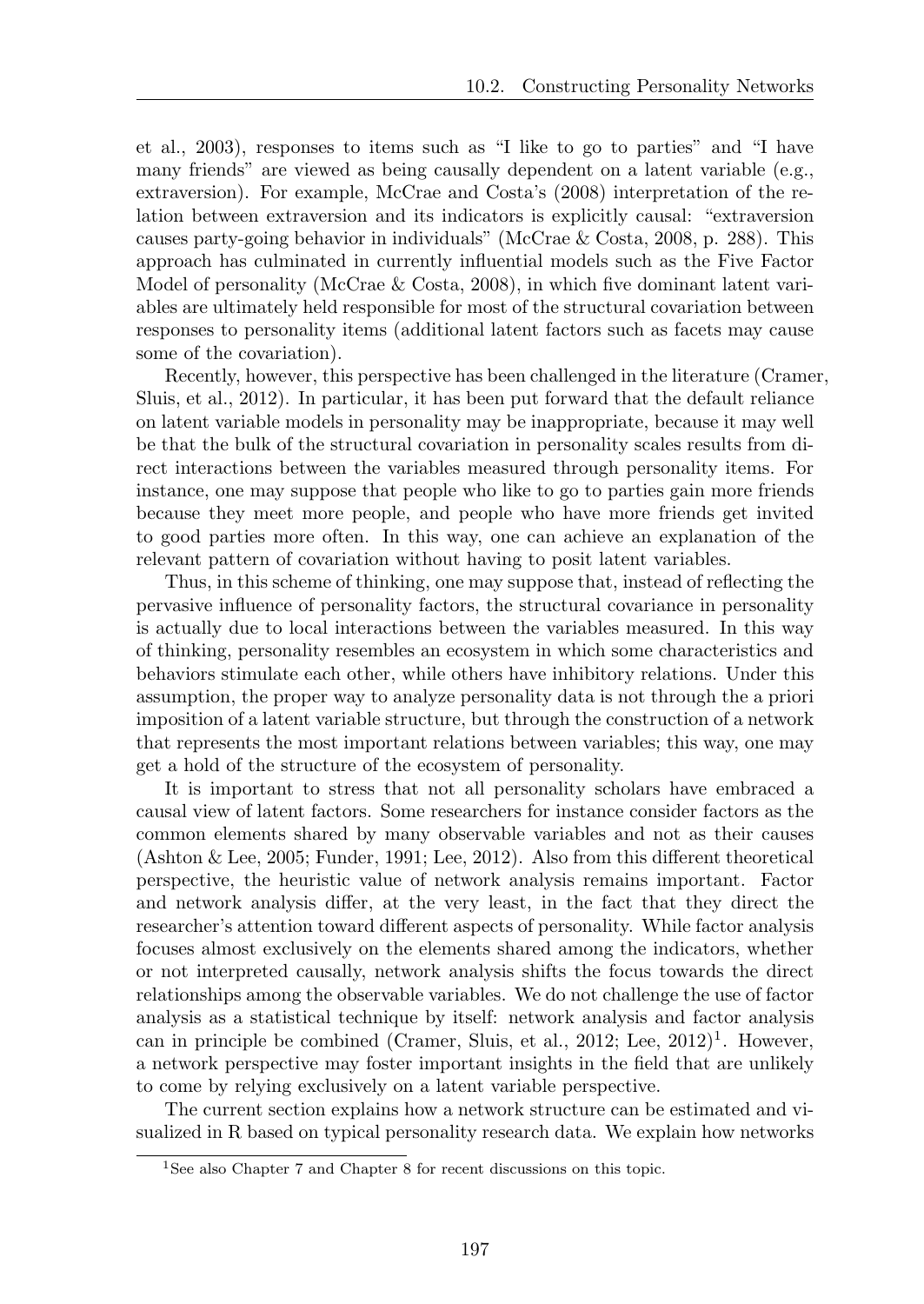are encoded in weights matrices, discuss the most important kinds of networks and show how to estimate these network.

#### Directed and Undirected Networks

There are different types of networks, which yield different kinds of information and are useful in different situations. In a *directed* network, relationships between nodes are asymmetrical. Research on directed networks has seen extensive developments in recent years since the work of Pearl and Verma (1995) and others on causal systems. Methodology based on directed networks is most useful if one is willing to accept that the network under consideration is *acyclic*, which means that there are no feedback loops in the system (if A influences B, then B cannot influence A). A directed network without feedback loops is called a Directed Acyclic Graph (DAG). In contrast, in an *undirected* network, all relationships are symmetrical. These networks are most useful in situations where (a) one cannot make the strong assumption that the data-generating model is a DAG, (b) one suspects that some of the relations between elements in the network are reciprocal, and (c) one's research is of an exploratory character and is mainly oriented to visualizing the salient relations between nodes. Since the latter situation appears more realistic for personality research, the current chapter focuses primarily on undirected networks.

#### Encoding a Network in a Weights Matrix

The structure of a network depends on the relations between its elements. *Unweighted* networks represent only the presence or absence of the edges, while *weighted* networks encode additional information about the magnitude of the connections. When it is important to distinguish large from small connections—such as in personality—weighted networks are preferred. A weighted network can be encoded in a *weights matrix*, which is a square matrix in which each row and column indicate a node in the network. The elements of the matrix indicate the strength of connection between two nodes; a zero in row *i* and column *j* indicates that there is no edge between node *i* and node *j*. For example, the network of Figure 10.1 can be represented with the following weights matrix:

|         |          | В        | $\mathcal{C}_{\mathcal{C}}$ | D        | F.     | F   |
|---------|----------|----------|-----------------------------|----------|--------|-----|
|         |          |          |                             |          |        |     |
| A       | 0        | 0.3      | $\overline{0}$              | $-0.3$   | 0.2    | 0.3 |
| B       | 0.3      | $\theta$ | $-0.9$                      | $\theta$ | 0      | 0   |
| $\rm C$ | $\Omega$ | $-0.9$   | $\theta$                    | 0.8      | 0      | 0   |
| D       | $-0.3$   | 0        | 0.8                         | 0        | 0.3    | 0   |
| E       | 0.2      | 0        | 0                           | 0.3      | 0      | 0   |
| F       | 0.3      | ∩        | ∩                           | 0        | $\cap$ | 0   |

In this network there are positive connections, for instance between nodes A and B, and negative connections, for instance between nodes A and D. The zeroes in the matrix indicate that there are absent connections in the network, such as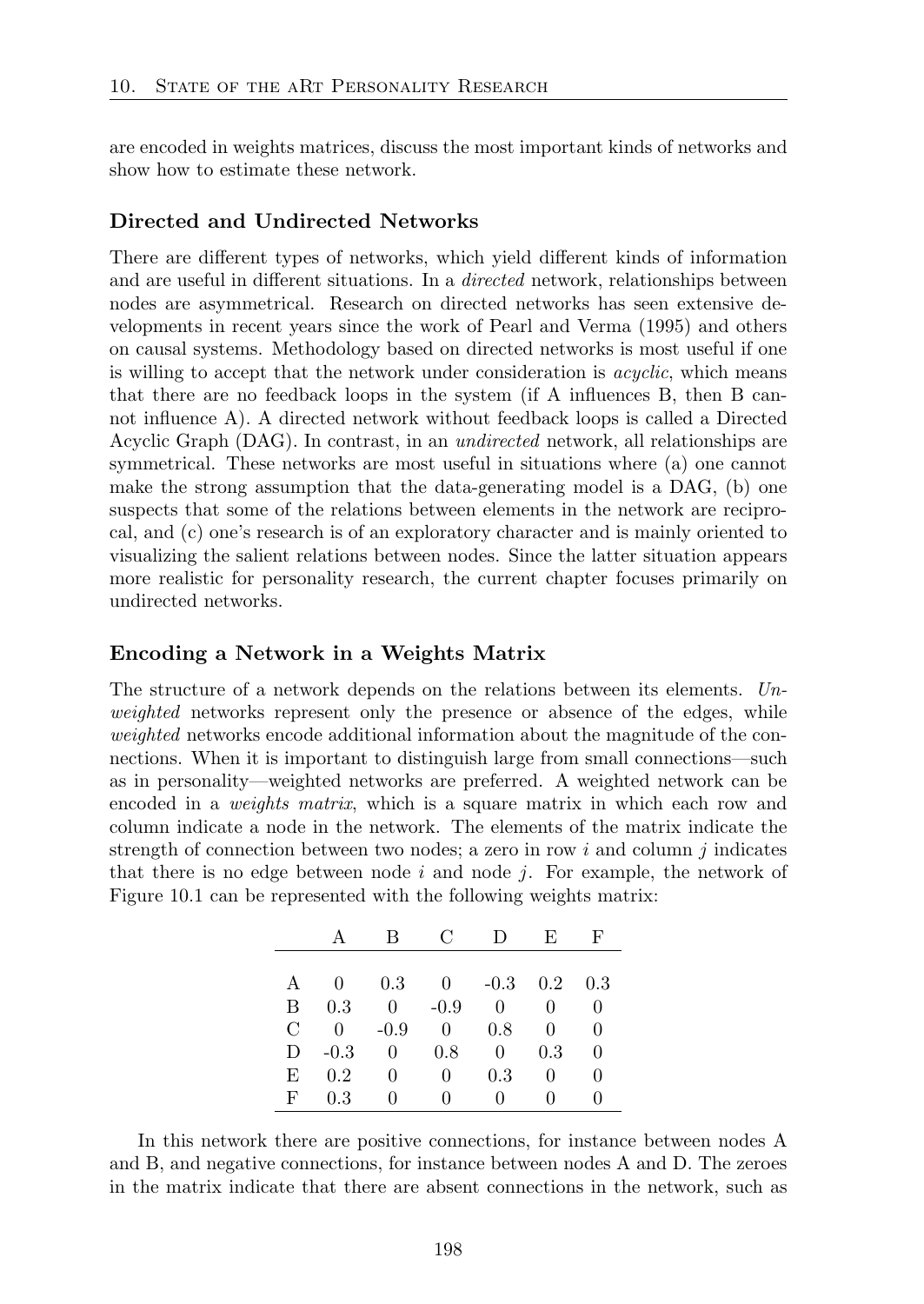between nodes A and C. Furthermore, we may note that the matrix is symmetric and that the diagonal values are not used in the network.

The *qgraph* package (Epskamp et al., 2012) can be used to visualize such a weights matrix as a network:

```
mat <- matrix(c(
  0, 0.3, 0, -0.3, 0.2, 0.3,
0.3, 0, -0.9, 0, 0, 0,
  0, -0.9, 0, 0.8, 0, 0,-0.3, 0, 0.8, 0, 0.3, 0,
0.2, 0, 0, 0.3, 0, 0,
0.3, 0, 0, 0, 0, 0), ncol = 6, nrow = 6,
byrow = TRUE)
library("qgraph")
qgraph(mat, layout = "spring", edge.labels = TRUE,
 labels = LETTERS[1:6], fade = FALSE)
```
Here, the first argument in the qgraph function—the (mat) argument—calls the weights matrix to plot. The other arguments specify graphical layout.

# Correlation Networks, Partial Correlation Networks, and LASSO Networks

To illustrate network analysis on personality data we made public a dataset in which nine-hundred-sixty-four participants  $(704 \text{ female and } 256 \text{ male}, M \text{ age} =$  $21.1, SD = 4.9$ , plus four participants who did not indicate gender and age) were administered the HEXACO-60 (Ashton & Lee, 2009). The HEXACO-60 is a short 60-items inventory that assesses six major dimensions of personality: honestyhumility, emotionality, extraversion, Agreeableness vs. anger, conscientiousness and openness to experience (Ashton  $\&$  Lee, 2007). Each of the major dimensions subsumes four facets, which can be computed as the average of two or three items. Participants indicated their agreement with each statement on a scale from 1 (*strongly disagree*) to 5 (*strongly agree*). An example of an item (of trait emotionality) is "When I suffer from a painful experience, I need someone to make me feel comfortable".

We can load the HEXACO dataset into R as follows:

## Data <- read.csv("HEXACOfacet.csv")

The reader may use  $str(Data)$  to get an overview of the variables in the dataset. Exploratory factor analysis can be performed to inspect the structure of the dataset, using package psych (Revelle, 2010). The command fa.parallel(Data) executes parallel analysis, which suggests six factors. The command fa(r=Data, nfactors=6, rotate="Varimax") can be used to extract six orthogonal factors. Factor loadings are reported in Table 10.1 and reproduce the expected structure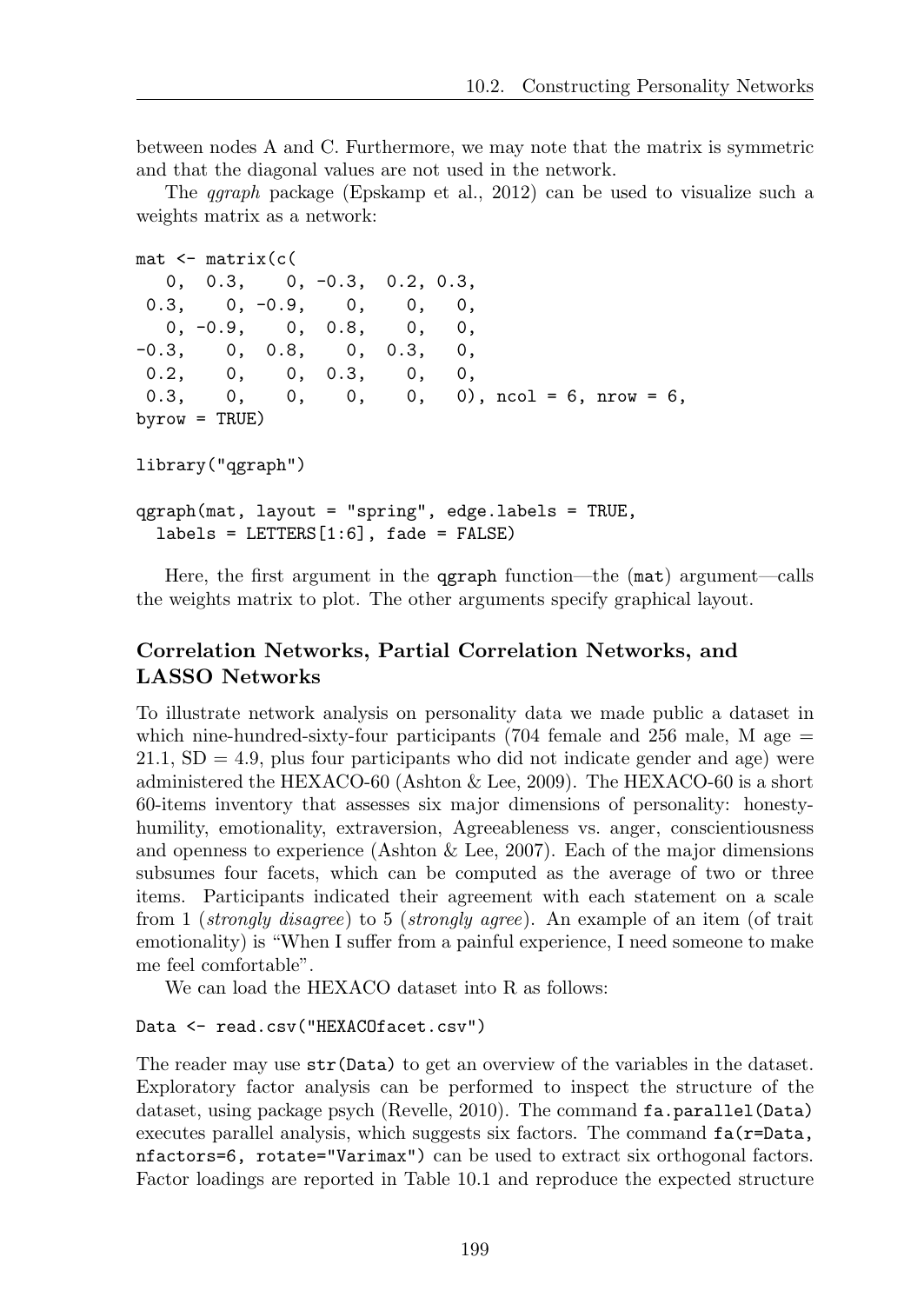|     | Ε      | $\mathcal{C}$ | O       | X       | Η       | A       | Uniq.   | Compl. | Smc     |
|-----|--------|---------------|---------|---------|---------|---------|---------|--------|---------|
| Hsi | $-.05$ | .11           | .11     | .05     | .60     | $-.05$  | .61     | 1.17   | .26     |
| Hfa | .14    | .22           | $.15\,$ | $-.04$  | .63     | $.19\,$ | .48     | 1.69   | .39     |
| Hga | .11    | $-.01$        | .24     | .03     | .54     | .14     | $.62\,$ | 1.65   | .29     |
| Hmo | .04    | $-.01$        | .05     | $-.05$  | .44     | .07     | .79     | 1.12   | $.16\,$ |
| Efe | .48    | .03           | $-.16$  | $-.22$  | $-.07$  | $-.04$  | .69     | 1.72   | .27     |
| Ean | .55    | .17           | .08     | $-.12$  | .11     | $-.11$  | .63     | 1.54   | .30     |
| Ede | .66    | $-.01$        | $-.11$  | $-.08$  | $-.01$  | $-.03$  | .55     | 1.10   | .34     |
| Ese | .68    | .07           | .02     | .10     | .13     | .08     | .50     | 1.18   | .36     |
| Xss | $-.36$ | .18           | .06     | .53     | $-.08$  | .00.    | .54     | 2.14   | $.38\,$ |
| Xsb | $-.05$ | .08           | .07     | .63     | $-.02$  | $-.25$  | .52     | 1.40   | .36     |
| Xso | .17    | $-.02$        | .03     | .65     | .06     | .01     | .55     | 1.17   | .33     |
| Xli | $-.11$ | .06           | .02     | .67     | .00.    | .12     | .52     | 1.13   | .37     |
| Afo | .09    | $-.09$        | .04     | $.13\,$ | $.16\,$ | .43     | .75     | 1.68   | .20     |
| Age | .09    | $-.06$        | $-.02$  | .04     | .13     | .54     | .68     | 1.21   | .23     |
| Αfl | $-.06$ | $-.02$        | $-.01$  | $-.10$  | .06     | .67     | .53     | 1.08   | .29     |
| Apa | $-.11$ | .10           | .14     | $-.01$  | .09     | .49     | .71     | 1.45   | .22     |
| Cor | .01    | .73           | $-.07$  | .06     | .01     | .00.    | .46     | 1.03   | .37     |
| Cdi | .19    | .58           | .19     | .21     | .18     | $-.03$  | .51     | 1.99   | .41     |
| Cpe | .08    | .70           | .18     | $.05\,$ | .06     | $-.08$  | .46     | 1.22   | .41     |
| Cpr | $-.21$ | .52           | .12     | $-.12$  | .15     | $.12\,$ | .62     | 1.87   | .32     |
| Oaa | $-.04$ | .17           | .71     | $-.04$  | .15     | .04     | .44     | 1.23   | .42     |
| Oin | $-.25$ | .09           | .59     | .04     | .15     | $-.01$  | .56     | 1.55   | $.35\,$ |
| Ocr | .15    | .01           | .62     | .14     | .01     | .08     | .56     | 1.26   | .32     |
| Oun | $-.07$ | .01           | .57     | .10     | .11     | $-.08$  | .65     | 1.22   | .29     |

Table 10.1: Factor loadings. Factors are labeled according to their highest loadings. Note:  $E =$  loading on emotionality,  $C =$  loading on conscientiousness, O  $=$  loading on openness to experience,  $X =$  loading on extraversion,  $H =$  loading on honesty-humility,  $A =$  loading on agreeableness versus anger. Smc  $=$  squared multiple correlation of each facet with all the others. Uniq. = uniqueness. Compl. = Hofmann's row-complexity index (1978).

(Ashton & Lee, 2009). For each facet Table 10.1 reports also the squared multiple correlation with all the other facets and the Hofmann's row-complexity index, which represents the number of latent variables needed to account for each manifest variable (Hofmann, 1978; Pettersson & Turkheimer, 2010) and is included in the output of function fa.

Correlation networks. We will construct networks by representing measured variables as nodes, connected by an edge if two variables interact with each other. To do this we can use a simple heuristic: node A is connected to node B if node A *is associated with* node B. A correlation matrix describes pairwise associations between the facets of the HEXACO and therefore can be used for estimating such a network structure. We can compute Pearson correlations on this dataset using the cor function: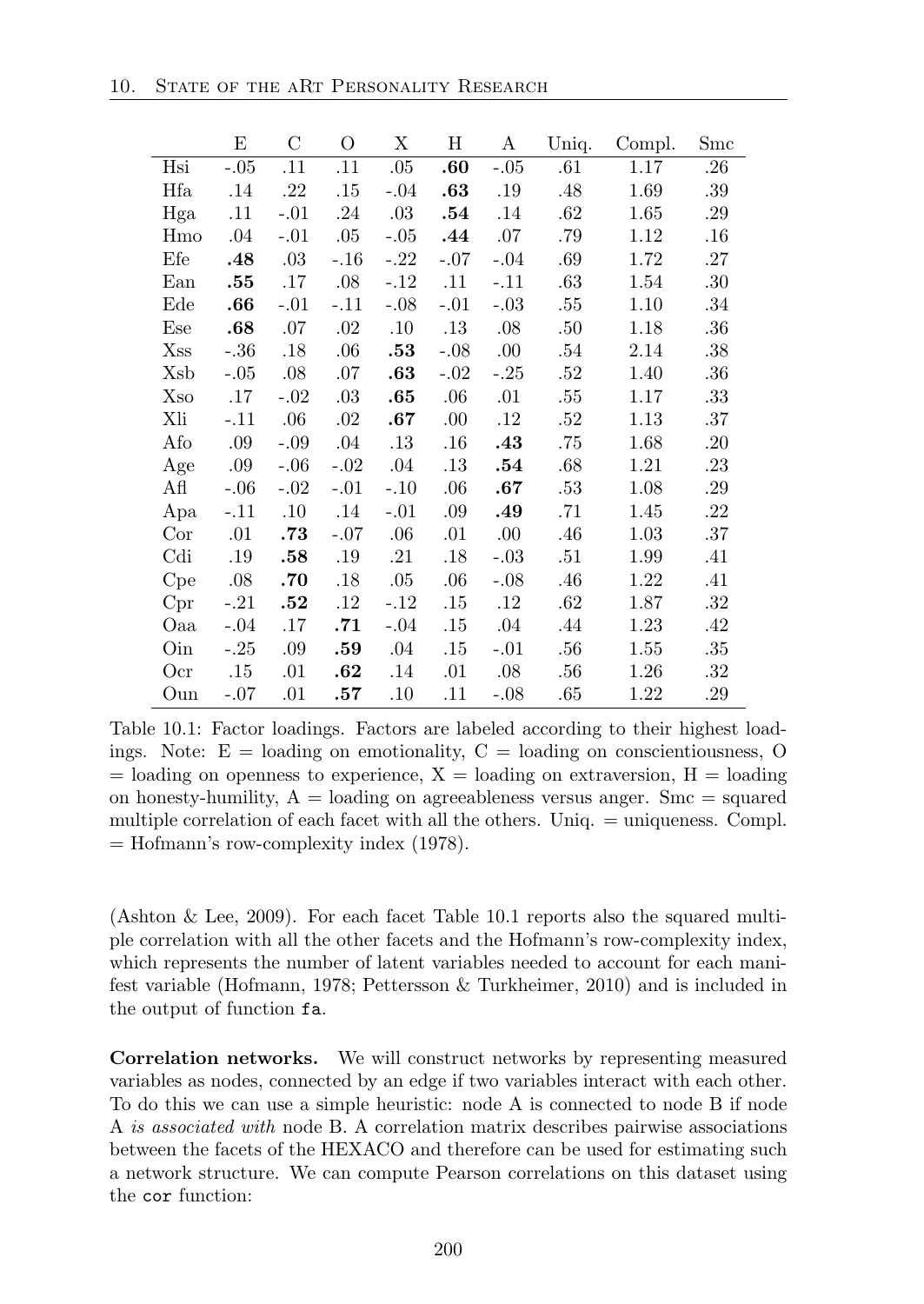#### cor(Data)

Notice that a correlation matrix is symmetric and that a value of zero indicates no connection. Thus, a correlation matrix, by default, has properties that allow it to be used as a weights matrix to encode an undirected network. Using this connection opens up the possibility to investigate correlation matrices visually as networks. To do so, we can use the *qgraph* package and ask it to plot the correlation matrix as a network; in the remainder, we will indicate this network as a *correlation network*. To facilitate interpretation, we color nodes according to the assignment of facets to traits as specified in the HEXACO manual:

```
groups <- factor(c(
```

```
rep("Honesty Humility", 4),
    rep("Emotionality", 4),
    rep("Extraversion", 4),
    rep("Agreeableness vs. anger", 4),
    rep("Conscientiousness", 4),
    rep("Openness to experience", 4)))
qgraph(cor(Data), layout = "spring", labels = colnames(Data),
groups = groups)
```
Figure 10.2A represents the correlation structure of the facets of the HEXACO dataset. Green lines represent positive correlations, while red lines represent negative correlations. The wider and more saturated an edge is drawn, the stronger the correlation. As the reader may expect, the figure shows that the correlations of facets within traits are generally higher than the correlations of facets between traits, which is likely to reflect the fact that in psychometric practice items are typically grouped and selected on the basis of convergent and discriminant validity (Campbell & Fiske, 1959).

In recent literature correlation networks have been applied to grasp complex co-variation patterns in personality data that would be harder to notice otherwise in, say, factor loading matrices. Epskamp et al. (2012) showed how *qgraph* can be used to visualize the correlational structure of a 240 node dataset (Dolan et al., 2009) in which the NEO-PI-R (Costa & McCrae, 1992; Hoekstra et al., 2003) was used to assess the five factor model for personality (McCrae & Costa, 2008). Cramer, Sluis, et al. (2012) further analyzed this network and showed that it did not correspond to a correlation network that should arise had the data been generated by the five factor model for personality. Ziegler et al. (2013) constructed a correlation network on 113 personality facet scale scores from the NEO-PI-R, HEXACO, 6FPQ, 16PF, MPQ, and JPI and interpreted this network as a nomological network usable in scale development. Schlegel, Grandjean, and Scherer  $(2013)$  investigated the overlap of social and emotional effectiveness constructs and found the correlation network to display four meaningful components. Finally, Franić, Borsboom, Dolan, and Boomsma (2014) used correlation networks to show the similarity between genetic and environmental covariation between items of the NEO-FFI.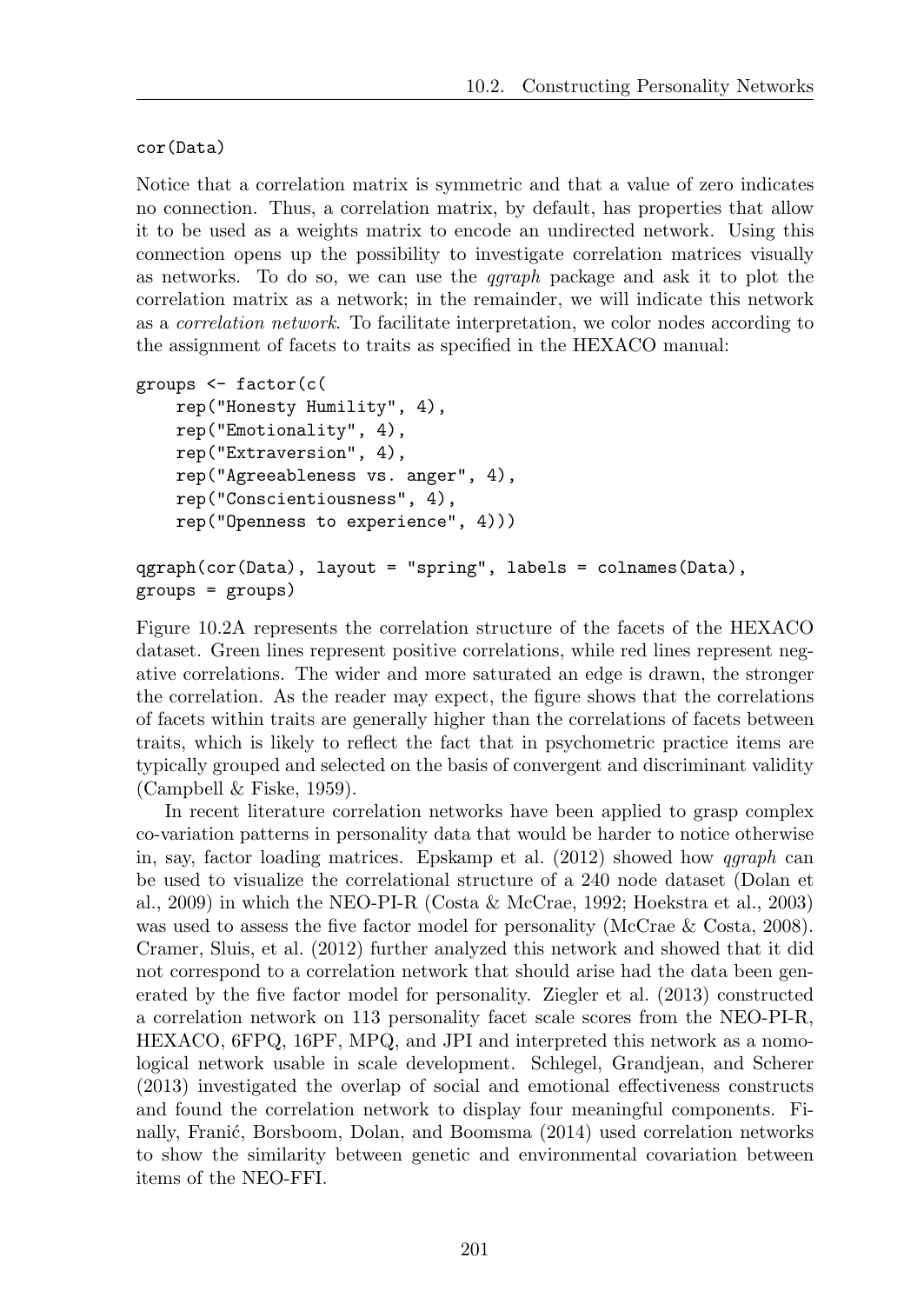Partial correlation networks. Correlation networks are highly useful to visualize interesting patterns in the data that might otherwise be very hard to spot. However, they are not necessarily optimal for the application of network analysis if the goal is to extract the structure of a data-generating network. The reason is that correlations between nodes in the network may be spurious, rather than being due to a genuine interaction between two nodes. For instance, spurious correlations may arise as the consequence of shared connections with a third node. Often, therefore, a network is constructed using the partial correlation matrix, which gives the association that is left between any two variables after conditioning on all other variables. The partial correlation coefficients are directly related to the inverse of the correlation matrix, also called the precision matrix (Lauritzen, 1996; Pourahmadi, 2011). Networks constructed on this basis are called *partial correlation networks* or *concentration graphs* (Cox & Wermuth, 1993), and the statistical data-generating structures that they encode are known as Markov random fields (Kindermann, Snell, et al., 1980).

The partial correlation network can be obtained in *qgraph* by setting the argument graph to "concentration":

```
qgraph(cor(Data), layout = "spring", labels = colnames(Data),
groups = groups, graph = "concentration")
```
The partial correlation network is shown in Figure 10.2B. We can see that nodes still cluster together; the partial correlations within traits are generally stronger than the partial correlations between traits. Comparing figures 2A and 2B we can see structure emerging in for example the Openess (purple) cluster: the creativity node (Ocr) is no longer directly connected to the inquisitiveness (Oin) and unconventionality (Oun) nodes but now indirectly via the aesthetic appreciation (Oaa) node. Furthermore, we can see that the conscientiousness node prudence (Cpr) now has a more central role in the network and obtained relatively stronger connections with nodes of different traits: flexibility  $(Af)$  and patience  $(Apa)$  of the Agreeableness vs. anger trait and sociability (Xso) and Social self-esteem (Xss) of the extroversion trait.

Adaptive LASSO networks. In weighted networks, two nodes are connected if and only if the strength of connection between them is nonzero; a value of zero in the weights matrix encodes no connection between two nodes. Both the correlation and the partial correlation networks have been estimated based on an empirical sample and will therefore not result in exact zeroes. Thus, both networks will always be fully connected networks, possibly with arbitrarily small weights on many of the edges.

It has been argued that in social sciences everything is to some extent correlated with everything. This is akin to what Meehl and Lykken have called the *crud factor* or *ambient noise level* (Lykken, 1968, 1991; Meehl, 1990) and what may at least partly be responsible for the controversial general factor of personality (Musek, 2007). If a network model of pairwise interactions is assumed to underlie the data then all nodes that are indirectly connected will be correlated, mainly due to spurious connections. Therefore, even at the population level we can assume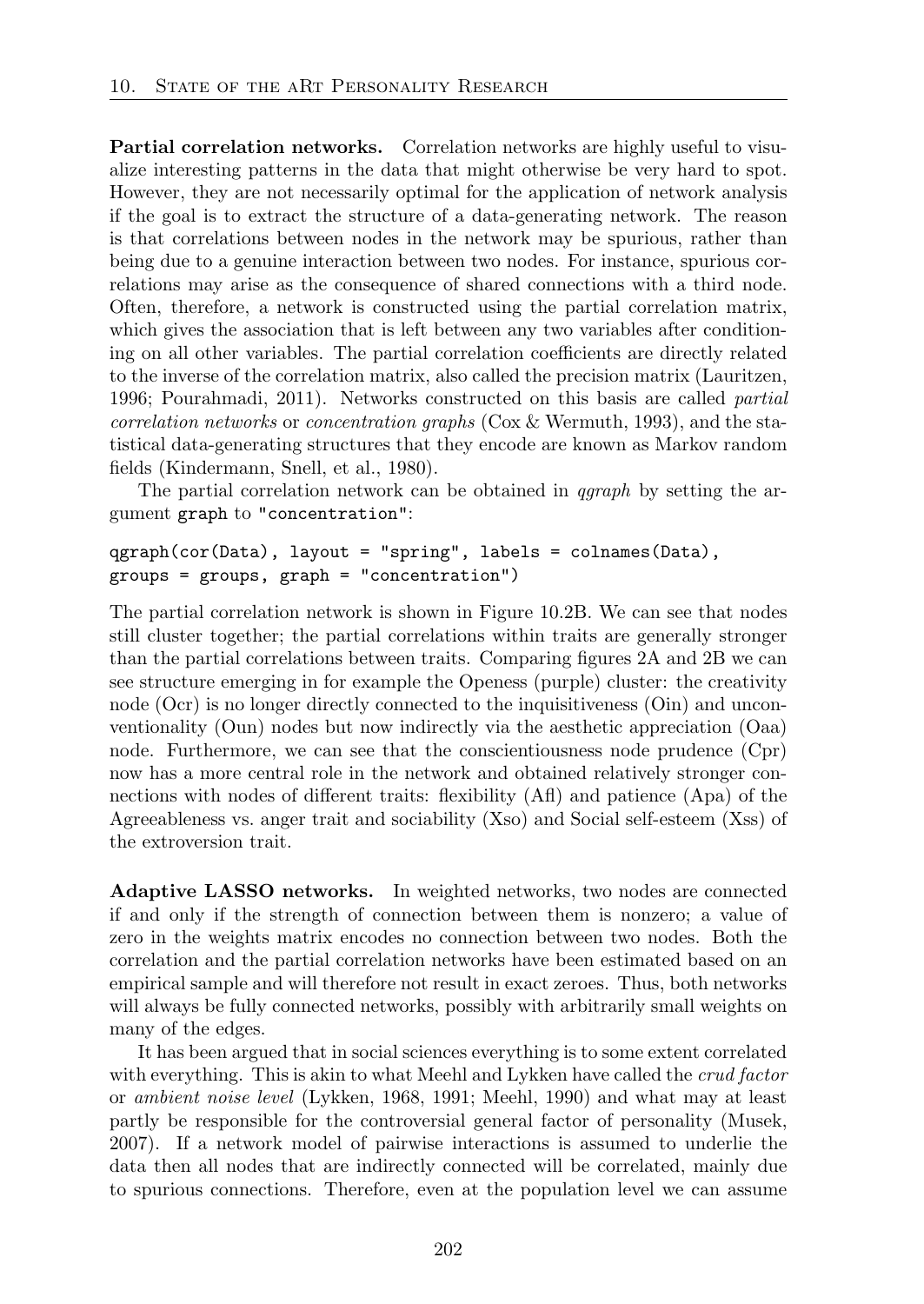

Figure 10.2: Networks of the HEXACO-60. Nodes represent personality facets (a description of each facet is provided in Table 10.2), green lines represent positive connections and red lines represent negative connections. Thicker lines represent stronger connections and thinner lines represent weaker connections. The node placement of all graphs is based on the adaptive LASSO network to facilitate comparison. The width and color are scaled to the strongest edge and not comparable between graphs; edge strengths in the correlation network are generally stronger than edge strengths in the partial correlation network.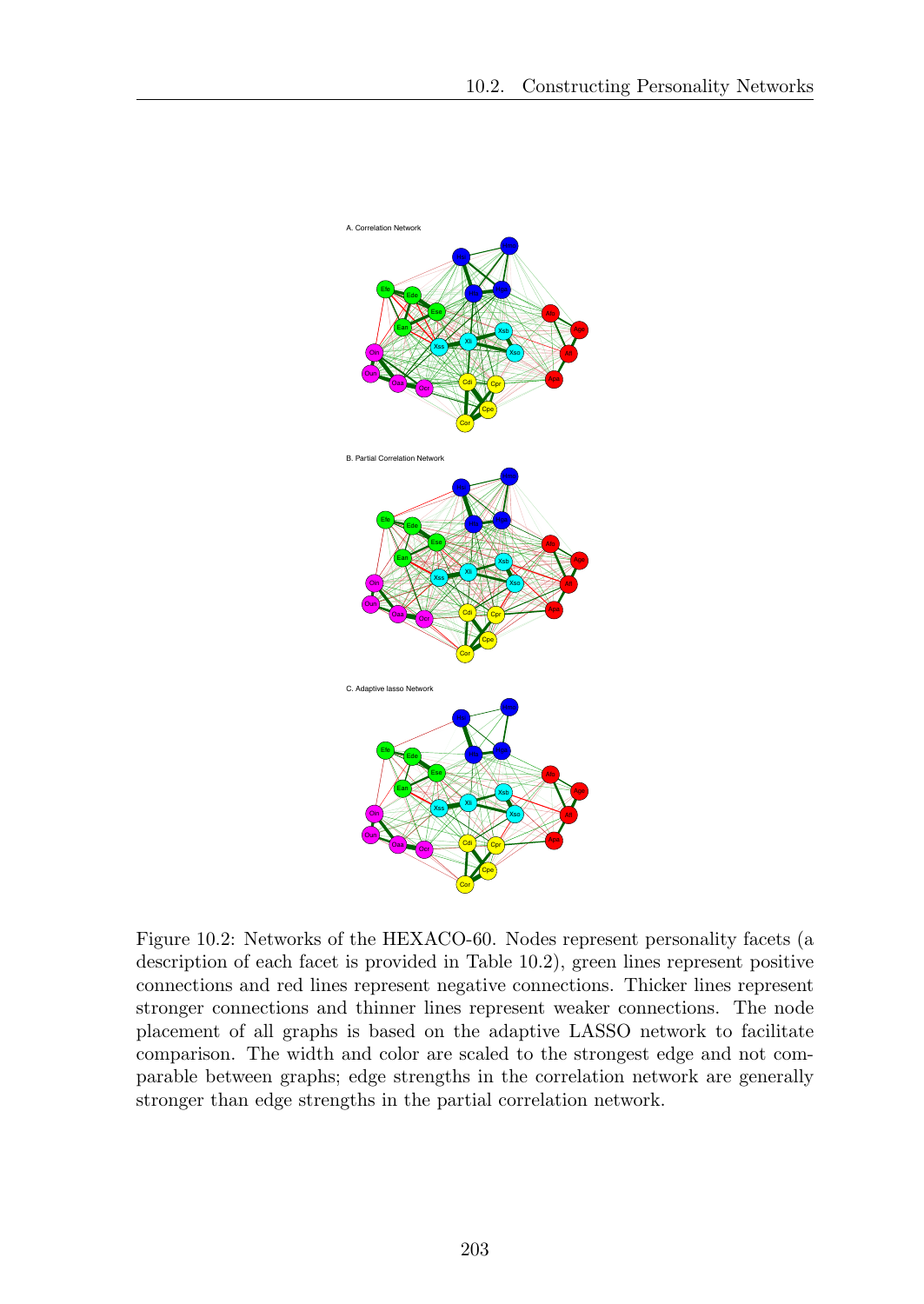that most correlations in personality research will be nonzero, resulting in a fully connected correlation network.

While correlation networks of personality measures are likely to be fully connected in the population, partial correlation networks are not necessarily so. This is of specific interest since the absence of an edge in a partial correlation network entails that two nodes are conditionally independent given all other nodes in the network—they cannot directly interact. The model in which partial correlations are set to zero is called the Gaussian graphical model (GGM; Lauritzen, 1996) as it can be visualized as a network. An optimal GGM is both sparse (many absent edges) while maintaining a high likelihood. Finding such a model corresponds to checking which connections are absent in the population network. Default significance tests can be used for this purpose (Drton  $\&$  Perlman, 2004). However, significance tests require an arbitrary choice of significance level; different choices yield different results, with more stringent significance levels resulting in sparser networks. If one ignores this issue, one has a multiple testing problem, whereas if one deals with it in standard ways (e.g., through a Bonferroni correction), one faces a loss of power.

A practical way to deal with the issue of arbitrary choices is to construct networks based on different choices and to see how stable the main results are; however, a more principled alternative is to use a LASSO penalty (Friedman, Hastie, & Tibshirani, 2008) in estimating the partial correlation networks. This causes small connections to automatically shrink to be exactly zero and results in a parsimonious network. If the data indeed arose from a sparse network with pairwise interactions, such a procedure will in fact converge on the generating network (Foygel & Drton, 2011).

The adaptive LASSO is a generalization of the LASSO that assigns different penalty weights for different coefficients (Zou, 2006) and outperforms the LASSO in the estimation of partial correlation networks, especially if the underlying network is sparse (Fan, Feng,  $&$  Wu, 2009; Krämer et al., 2009). The penalty weights can be chosen in a data-dependent manner, relying on the LASSO regression coefficients (Krämer et al., 2009). In simulation studies, the likelihood of false positives using this method resulted even smaller than that obtained with the LASSO penalization (Krämer et al., 2009), so if an edge is present in the adaptive LASSO network one can reasonably trust that there is a structural relation between the variables in question (of course, the network does not specify the exact nature of the relation, which may for instance be due to a direct causal effect, a logical relation pertaining to item content, a reciprocal effect, or the common effect of an unmodeled latent variable).

The adaptive LASSO is also convenient practically, as it is implemented in the R-package *parcor* (Krämer et al., 2009). Since the adaptive LASSO, as implemented in package parcor, relies on k-fold validation, set.seed can be used to ensure the exact replicability of the results, which might be slightly different otherwise. To estimate the network structure of the HEXACO dataset according to the adaptive LASSO, the following code can be used:

library("parcor") library("Matrix")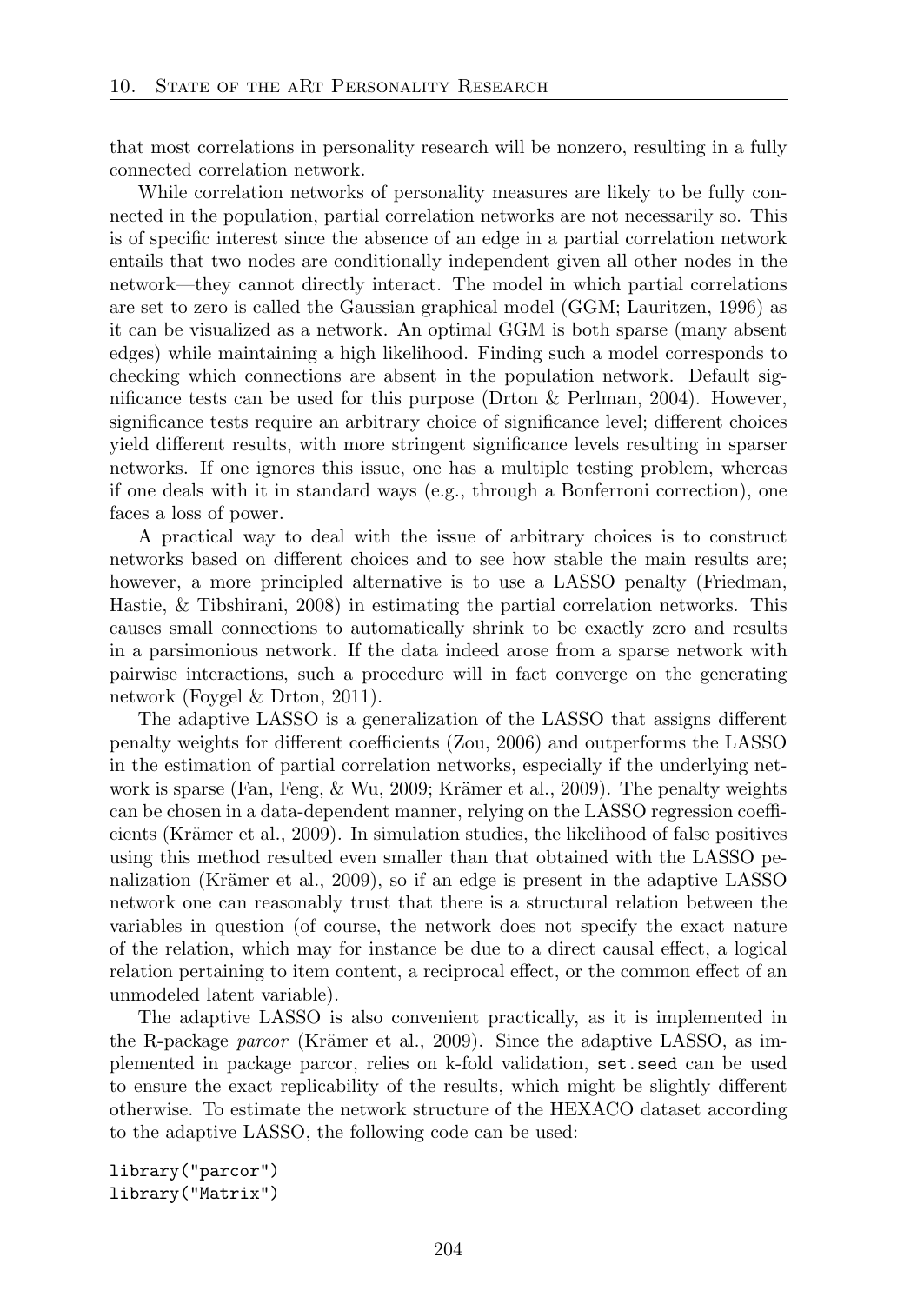```
set.seed(100)
adls <- adalasso.net(Data)
network <- as.matrix(forceSymmetric(adls$pcor.adalasso))
qgraph(network, layout = "spring", labels = colnames(Data),
groups = <math>groups</math>)
```
The adaptive LASSO network is shown in Figure 10.2C. One can see that, compared to the partial correlation network, the adaptive LASSO yields a more parsimonious graph (fewer connections) that encodes only the most important relations in the data; In this network 134 (48.6%) of the edges are identified as zero.

## 10.3 Analyzing the Structure of Personality Networks

Once a network is estimated, several indices can be computed that convey information about network structure<sup>2</sup>. Two types of structure are important. First, one is typically interested in the *global* structure of the network: how large is it? Does it feature strong clusters? Does it reveal a specific type of structure, like a small-world (Watts & Strogatz, 1998)? Second, one may be interested in *local* patterns, i.e., one may want to know how nodes differ in various characteristics: which nodes are most central? Which nodes are specifically strongly connected? What is the shortest path from node A to node B? Here we discuss a limited selection of indices that we regard as relevant to personality research, focusing especially on centrality and clustering coefficients. More extensive reviews of network indices may be found in Boccaletti et al. (2006); Butts (2008); de De Nooy et al. (2011); Kolaczyk (2009); and Newman (2010).

## Descriptive Statistics

Before the computation of centrality measures, a number of preparatory computations on the data are in order. The network is undirected, therefore the corresponding weights matrix is symmetric and each edge weight is represented twice, above and below the main diagonal. The function upper.tri can be used to extract the unique edge weights<sup>3</sup> and save them in a vector:

## ew <- network[upper.tri(network)]

To compute the number of edges in the network, it is sufficient to define a logical vector that has value TRUE ( $= 1$ ) if the edge is different from zero and FALSE (

<sup>2</sup>The adaptive LASSO networks, the correlation and the partial correlation networks are characterized by the presence of both positive and negative edges. The importance of signed networks is apparent not only in the study of social phenomena, in which it is important to make a distinction between liking and disliking relationships (e.g., Leskovec, Huttenlocher, & Kleinberg, 2010), but also in the study of personality psychology (e.g., Costantini & Perugini, 2014). Some network indices have been generalized to the signed case (e.g., Costantini & Perugini, 2014; Kunegis, Lommatzsch, & Bauckhage, 2009), however most indices are designed to unsigned networks. For the computation of the latter kind of indices, we will consider the edge weights in absolute value.

 $3$ The function upper.tri extracts the elements above the main diagonal. One could equally consider those below the diagonal using the function lower.tri.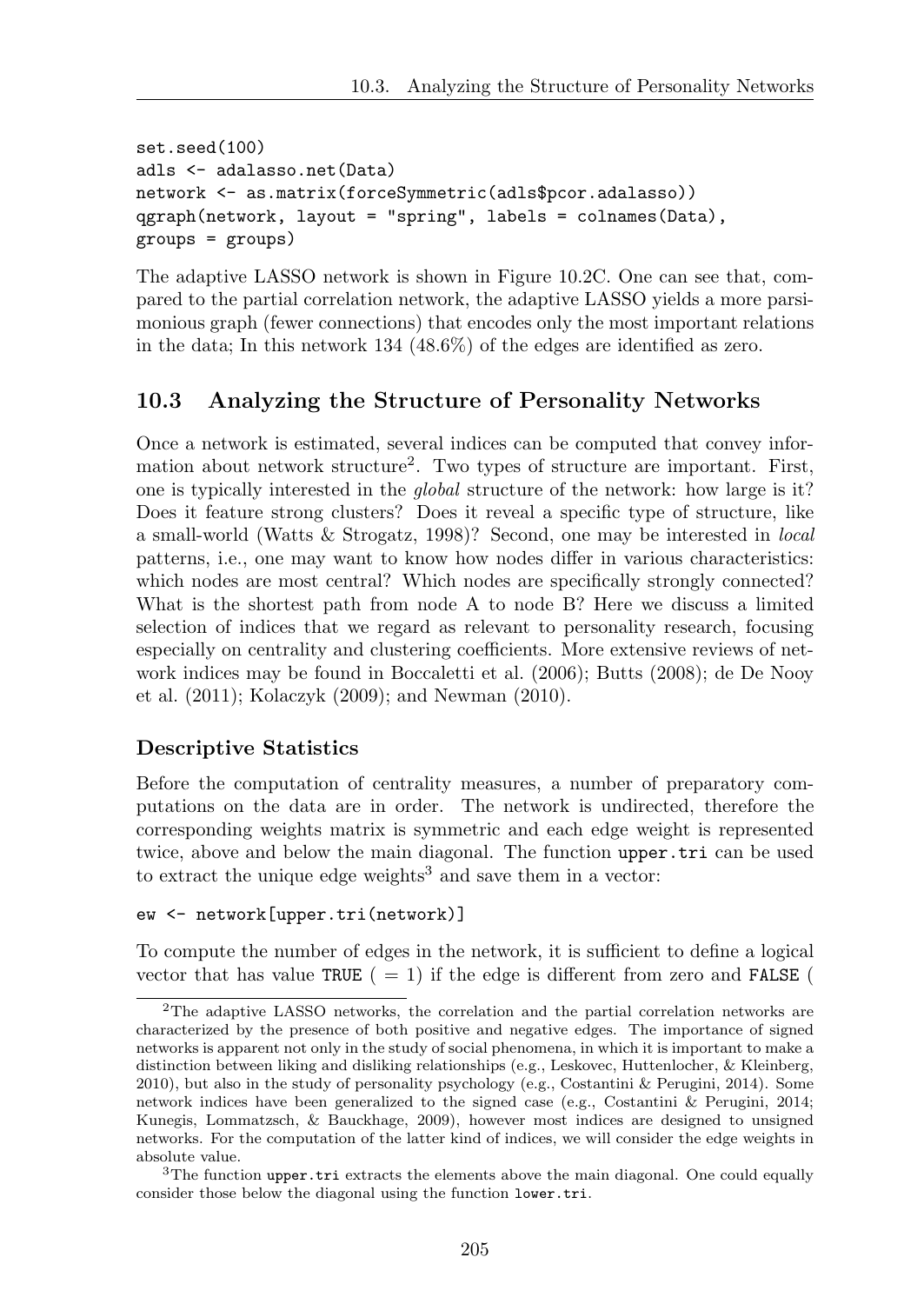$= 0$ ) if the edge is exactly zero (i.e., absent). The sum of this vector gives the number of nonzero edges. With a similar procedure, it is possible to count the positive and the negative edges: it is sufficient to replace  $!=$  with  $>$  or  $\leq$ :

```
sum(ew != 0) # the number of edges
sum(w > 0) # the number of positive edges
sum(w < 0) # the number of negative edges
```
The network has 142 edges, of which 100 are positive and 42 are negative. The function t.test can be used to compare the absolute weights of the positive versus the negative edges:

```
t.test(abs (ew [ew > 0]), abs(ew [ew < 0]) , var.equal = TRUE)
```
In our network, positive edges are generally associated to larger weights  $(M = .11, ...)$  $SD = .09$ ) than the negative edges  $(M = .06, SD = .04)$ , and the t-test indicates that this difference is significant,  $t(140) = 3.13$ , p = .0022.

# Centrality Measures

Not all nodes in a network are equally important in determining the network's structure and, if processes run on the network, in determining its dynamic characteristics (Kolaczyk, 2009). Centrality indices can be conceived of as operationalizations of a node's importance, which are based on the pattern of the connections in which the node of interest plays a role. In network analysis, centrality indices are used to model or predict several network processes, such as the amount of flow that traverses a node or the tolerance of the network to the removal of selected nodes (Borgatti, 2005; Crucitti, Latora, Marchiori, & Rapisarda, 2004; Jeong, Mason, Barabási,  $\&$  Oltvai, 2001) and can constitute a guide for network interventions (Valente, 2012). Several indices of centrality have been proposed, based on different models of the processes that characterize the network and on a different conception of what makes a node important (Borgatti  $&$  Everett, 2006; Borgatti, 2005) The following gives a succinct overview of the most often used centrality measures<sup>4</sup>.

Degree and strength. First, degree centrality is arguably the most common centrality index and it is defined as the number of connections incident to the node of interest (Freeman, 1978). The degree centrality of node C in Figure 10.1 is 2 because it has two connections, with nodes B and D. Degree can be straightforwardly generalized to weighted networks by considering the sum of the weights of the connections (in absolute value), instead of their number. This generalization is called *strength* (Barrat, Barthelemy, Pastor-Satorras, & Vespignani, 2004; Newman, 2004). For instance, strength of node C in Figure 10.1 is 1.7, which is

<sup>&</sup>lt;sup>4</sup>The functions to implement centrality indices, clustering coefficients and small-worldness are implemented in the R package *qgraph* (Epskamp et al., 2012). Some of the functions rely on procedures originally implemented in packages *igraph* (Csardi & Nepusz, 2006), *sna* (Butts, 2010), and *WGCNA* (Langfelder & Horvath, 2012). These packages are in our experience among the most useful for network analysis.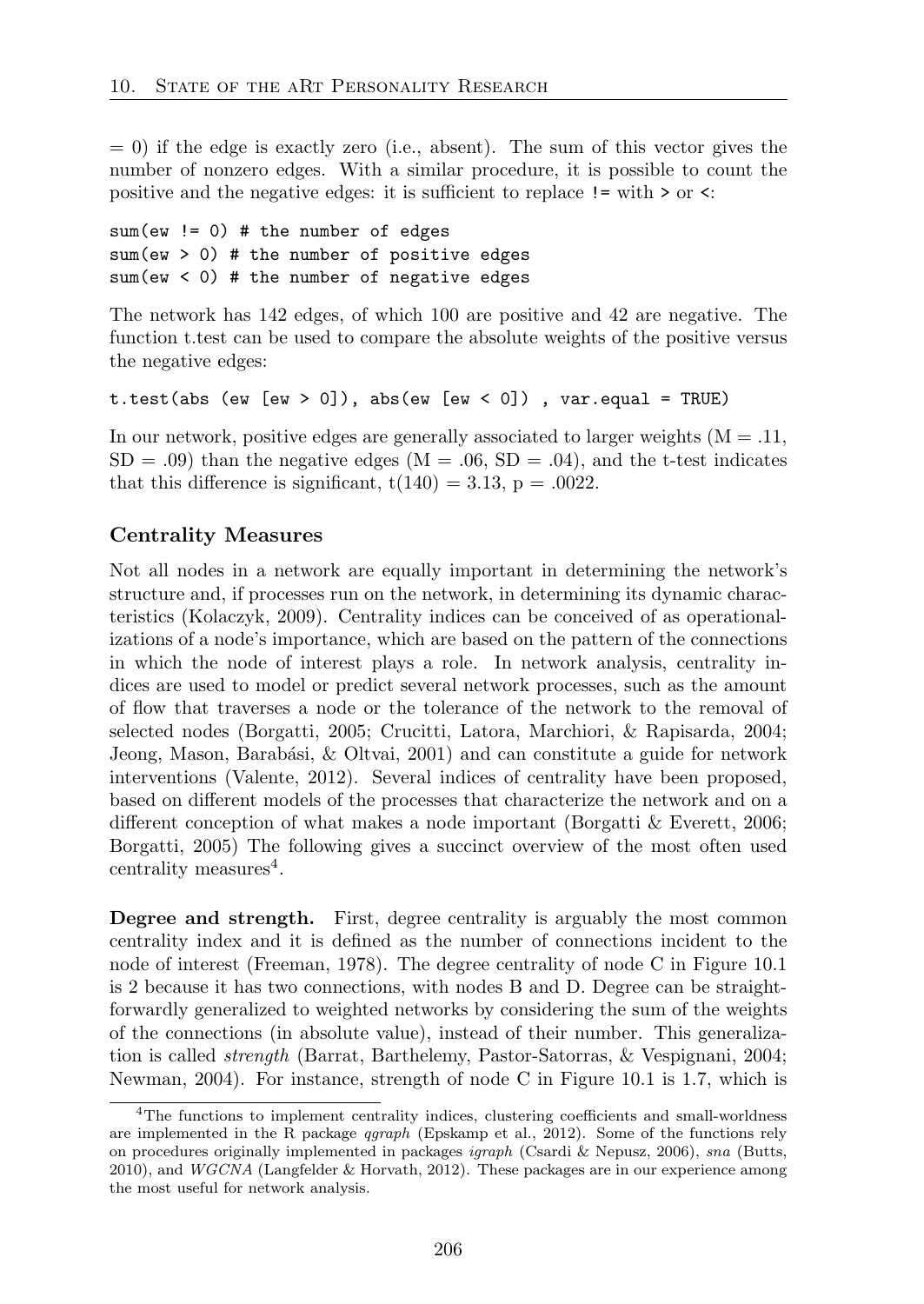the highest in the network. Degree and strength focus only on the paths of unitary length (Borgatti, 2005). A strength-central personality characteristic (e.g., an item, a facet or a trait) is one that can influence many other personality characteristics (or be influenced by them) directly, without considering the mediating role of other nodes.

Closeness and betweenness. Several other measures exist that, differently from degree centrality and the related indices, consider edges beyond those incident to the focal node. An important class of these indices rely on the concepts of *distance* and of *geodesics* (Brandes, 2001; Dijkstra, 1959). The distance between two nodes is defined as the length of the shortest path between them. Since, in typical applications in personality psychology, weights represent the importance of an edge, weights are first converted to lengths, usually by taking the inverse of the absolute weight (Brandes, 2008; Opsahl et al., 2010). The *geodesics* between two nodes are the paths that connect them that have the shortest distance. *Closeness centrality* (Freeman, 1978; Sabidussi, 1966) is defined as the inverse of the sum of the distances of the focal node from all the other nodes in the network<sup>5</sup>. In terms of network flow, closeness can be interpreted as the expected speed of arrival of something flowing through the network (Borgatti, 2005). A closeness-central personality characteristic is one that is likely to be quickly a↵ected by changes in another personality characteristic, directly or through the changes in other personality features. Its influence can reach other personality features more quickly than the influence of those that are peripheral according to closeness, because of the short paths that connect itself and the other traits. In the network in Figure 10.1, node D has the highest closeness. To compute the exact value of closeness, one should first compute the distances between D and all the other nodes: A (1*/*0*.*3), B (1*/*0*.*8+1*/*0*.*9), C (1*/*0*.*8), E (1*/*0*.*3) and F (1*/.*3+1*/.*3). The sum of all the distances is 16*.*94 and the inverse, 0*.*59, is the closeness centrality of D.

*Betweenness centrality* is defined as the number of the geodesics between any two nodes that pass through the focal one. To account for the possibility of several geodesics between two nodes, if two geodesics exist, each one is counted as a half path and similarly for three or more (Brandes, 2001; Freeman, 1978). Betweenness centrality assumes that shortest paths are particularly important (Borgatti, 2005): if a node high in betweenness centrality is removed, the distances among other nodes will generally increase. Both closeness and betweenness centrality can be applied to weighted and directed networks, as long as the weights and/or the directions of the edges are taken into account when computing the shortest paths (e.g., Opsahl et al., 2010).

The betweenness centrality of node A in Figure 10.1 is 4 and is the highest in the network. The four shortest paths that pass through A are those between F and the nodes B, C, D, and E. Betweenness centrality can also be extended to evaluate the centrality of edges instead of nodes, by considering the geodesics

<sup>&</sup>lt;sup>5</sup>The computation of closeness assumes that the network is connected (i.e., a path exists between any two nodes), otherwise, being the distance of disconnected nodes infinite, the index will result to zero for all the nodes. Variations of closeness centrality that address this issue have been proposed (Kolaczyk, 2009; Opsahl et al., 2010). Alternatively it can be computed only for the largest component of the network (Opsahl et al., 2010).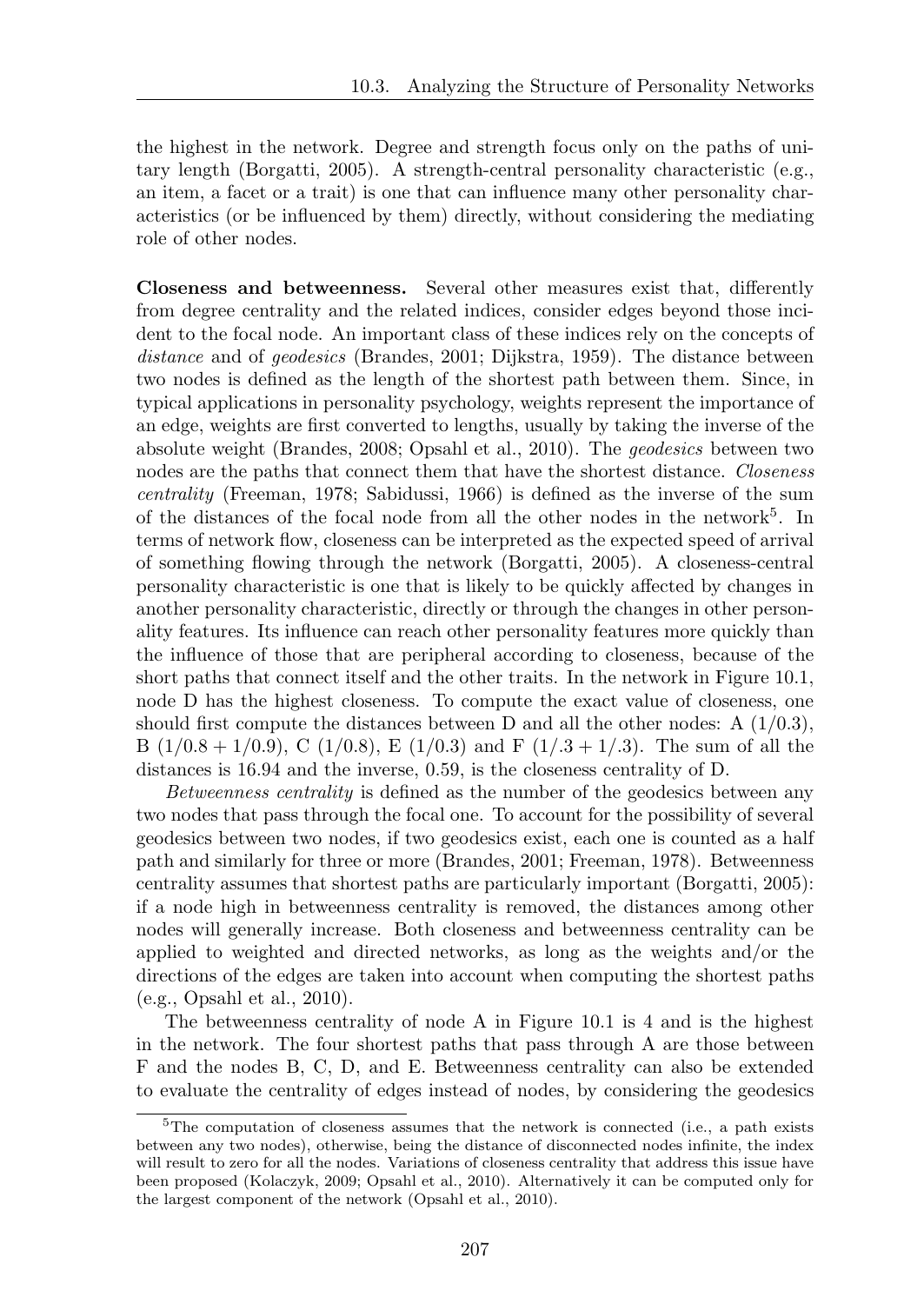that pass through an edge: this generalization is called *edge betweenness centrality* (Brandes, 2008; Newman, 2004; Newman & Girvan, 2004). For instance, the edgebetweenness centrality of the edge  $(D, E)$  is 3 and the three shortest paths that pass through  $(D,E)$  are the one between D and E, the one between C and E (through D), and the between B and E (through C and D).

Betweenness-central personality characteristics and betweenness-central edges are particularly important for other personality characteristics to quickly influence each other. It is interesting to investigate the conditions in which some nodes become more or less central. For instance, a study that analyzed a network of moods showed that the mood "worrying" played a more central role for individuals high in neuroticism than for those with low neuroticism (Bringmann et al., 2013): the prominent role of worrying for neuroticism was recently confirmed by an experimental fMRI study (Servaas, Riese, Ormel, & Aleman, 2014).

Brandes (2008) discusses several other variants of the shortest-paths betweenness, some of which are implemented in package *sna* (Butts et al., 2008). Generalizations of betweenness centrality that account for paths other than the shortest ones have been also proposed (Brandes & Fleischer, 2005; Freeman, Borgatti, & White, 1991; Newman, 2005). In addition, Opsahl and colleagues (2010) proposed generalizations of degree, closeness, and betweenness centralities by combining in the formula both the number and the weights of the edges. They introduced a tuning parameter that allows setting their relative importance: a higher value of the tuning parameter emphasizes the importance of the weights over the mere presence of the ties and vice versa. Another important family of centrality indices defines the centrality of a node as recursively dependent on the centralities of their neighbors. Among the most prominent of those indices are *eigenvector centrality* (Bonacich, 1972, 2007), Bonacich power (Bonacich, 1987) and *alpha centrality* (Bonacich & Lloyd, 2001).

#### Clustering Coefficients

Besides centrality, other network properties have been investigated that are relevant also for personality networks. The local *clustering coefficient* is a node property defined as the number of connections among the neighbors of a focal node over the maximum possible number of such connections (Watts & Strogatz, 1998). If we define a triangle as a triple of nodes all connected to each other, the clustering coefficient can be equally defined as the number of triangles to which the focal node belongs, normalized by the maximum possible number of such triangles. The clustering coefficient is high for a node *i* if most of *i*'s neighbors are also connected to each other and it is important to assess the small-world property (Watts & Strogatz, 1998; Humphries & Gurney, 2008), as we detail below. Consider for instance the node D in Figure 10.1, which has three neighbors, A C, and E. Of the three possible connections among its neighbors, only one is present (the one between A and E), therefore its clustering coefficient is 1*/*3.

The clustering coefficient can be also interpreted as a measure of how much a node is redundant (Latora, Nicosia, & Panzarasa, 2013; Newman, 2010): if most of a node's neighbors are also connected with each other, removing that node will not make it harder for its neighbors to reach or influence each other. A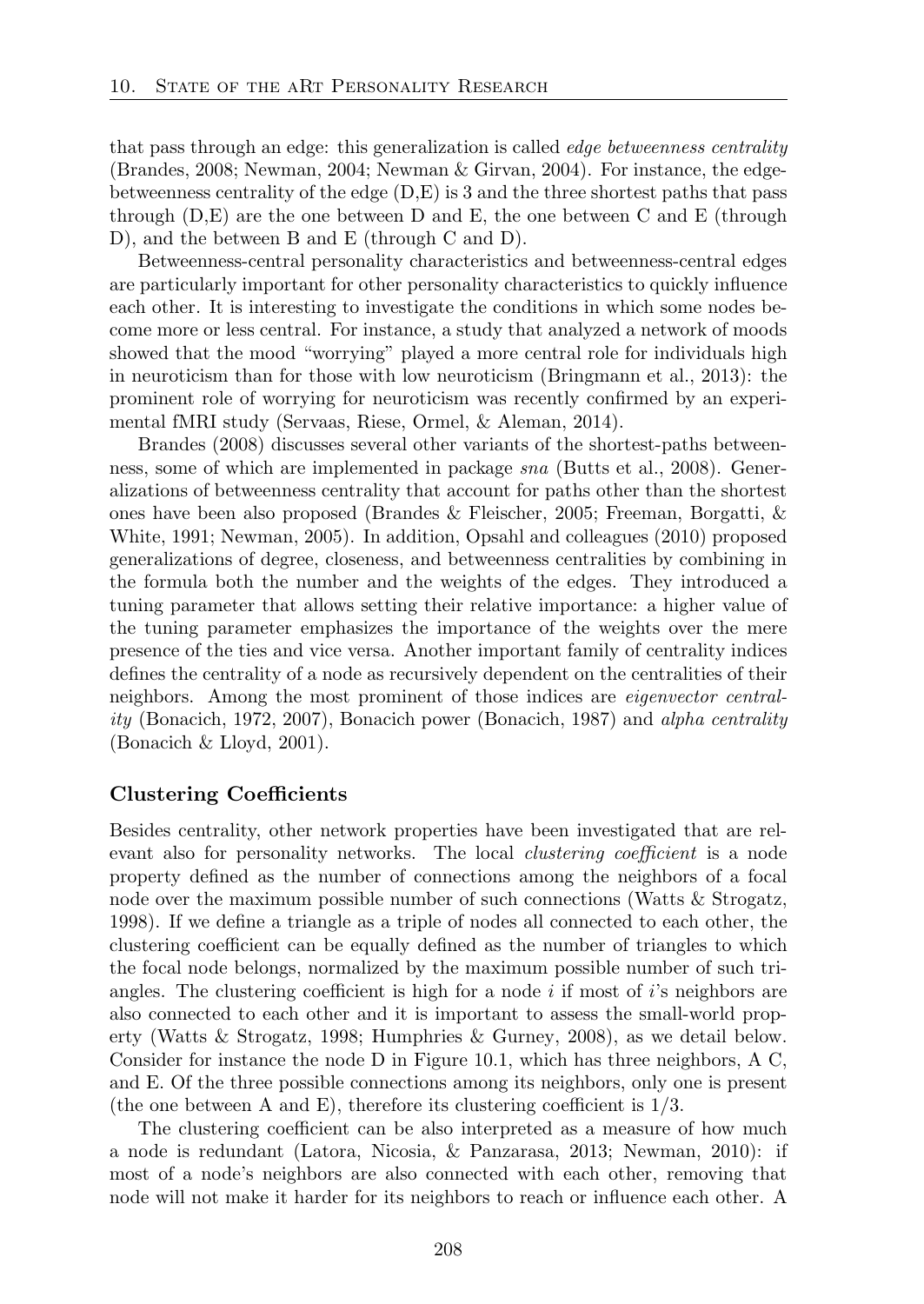personality characteristic that has a high clustering coefficient is mainly connected to other personality features that are directly related to each other. In personality questionnaires the strongest connections are usually among nodes of the same subscale: in these cases, having a high clustering coefficient may coincide with having most connections with other nodes belonging to the same subscale, while having no large connection with nodes of other scales.

While in its original formulation the clustering coefficient can be applied only to unweighted networks (or to weighted networks, disregarding the information about weights), it has been recently generalized to consider positive edge weights (Saramäki, Kivelä, Onnela, Kaski, & Kertesz, 2007). The first of such generalizations was proposed by Barrat and colleagues (2004) and has been already discussed in the context of personality psychology and psychopathology (Borsboom & Cramer, 2013). Onnela and colleagues (2005) proposed a generalization that is based on the geometric averages of edge weights of each triangle centered on the focal node. A different generalization has been proposed in the context of gene co-expression network analysis by Zhang and Horvath, which is particularly suited for networks based on correlations (Kalna & Higham, 2007; Zhang, Horvath, et al., 2005). All of these generalizations coincide with the unweighted clustering coefficient when edge weights become binary (Saramäki et al., 2007). Recently three formulations of clustering, the unweighted clustering coefficient (Watts  $\&$ Strogatz, 1998), the index proposed by Onnela et al. (2005) and the one proposed by Zhang et al. (2005) have been generalized to signed networks and the properties of such indices have been discussed in the context of personality networks (Costantini & Perugini, 2014).

*Transitivity* (or global clustering coefficient) is a concept closely connected to clustering coefficient that considers the tendency for two nodes that share a neighbor to be connected themselves for the entire network, instead than for the neighborhood of each node separately. It is defined as three times the number of triangles, over the number of connected triples in the network, where a connected triple is a node with two edges that connect it to an unordered pair of other nodes (Newman, 2003). Differently from the local clustering coefficient, transitivity is a property of the network and not of the single nodes. For instance, the network in Figure 10.1 has one triangle  $(A, D, E)$  and 12 connected triples, therefore its transitivity is  $3 \times 1$ /12 = 1/4. Transitivity has been extended by Opsahl and Panzarasa (2009) to take into account edge weights and directions, and by Kunegis and collaborators to signed networks (Kunegis et al., 2009).

# Small Worlds

The transitivity and clustering coefficient can be used to assess the network *smallworld property*. The small-world property was initially observed in social networks as the tendency for any two people to be connected by a very short chain of acquaintances (Milgram, 1967). The small-world property is formally defined as the tendency of a network to have both a high clustering coefficient and a short average path length (Watts & Strogatz, 1998). Small-world networks are therefore characterized by both the presence of dense local connections among the nodes and of links that connect portions of the network otherwise far away from each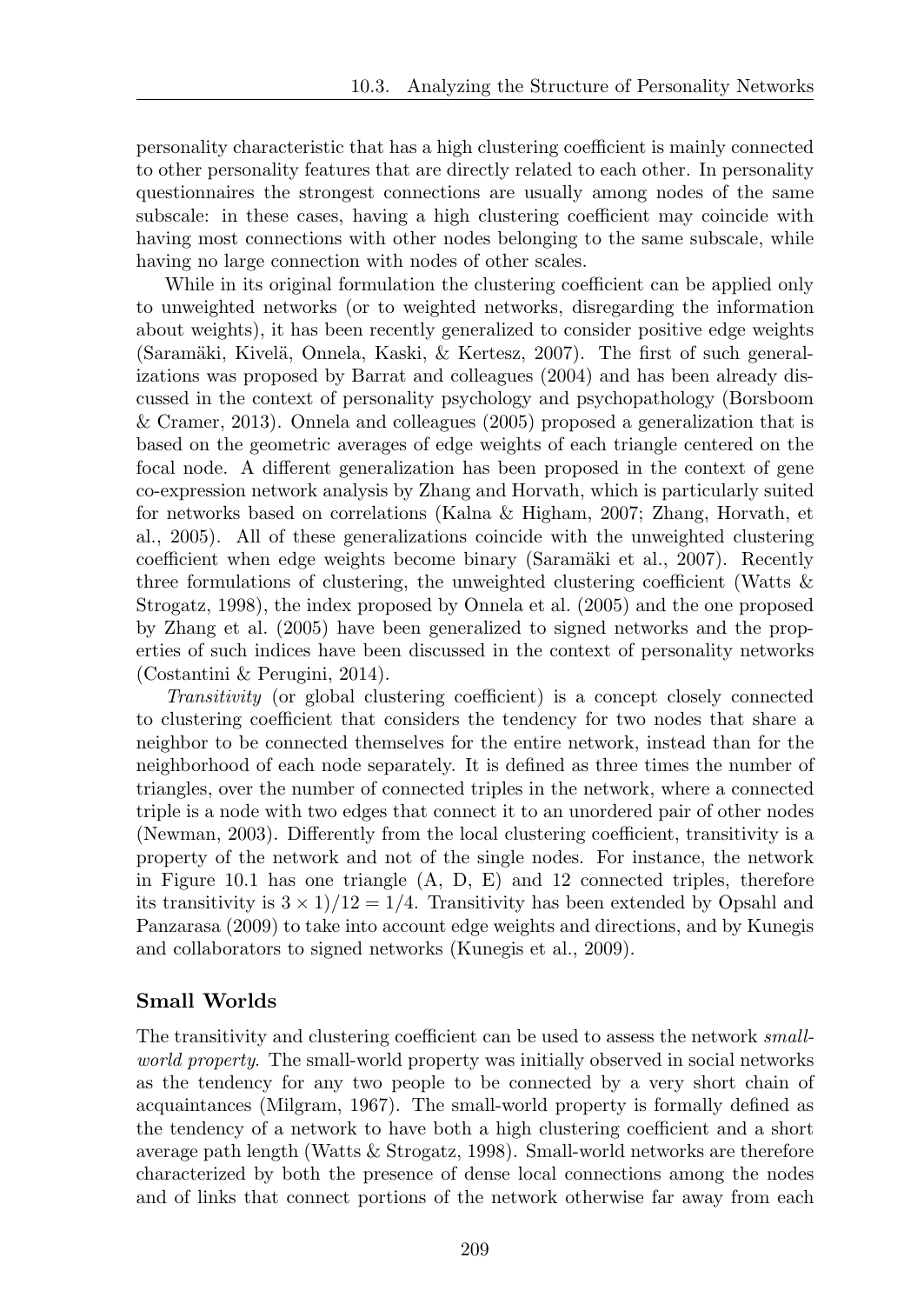other. An index of *small-worldness* for unweighted and undirected networks has been proposed as the ratio of transitivity to the average distance between two nodes. Both transitivity and path length are standardized before the computation of small-worldness, by comparing them to the corresponding values obtained in equivalent random networks (with the same *N* and the same degree distribution). Alternatively, the index can be computed using the average of local clustering coefficients instead of transitivity. A network with a small-worldness value higher than three can be considered as having the small-world property, while a smallworldness between one and three is considered a borderline value (Humphries & Gurney, 2008). Because the assessment of small-worldness relies on shortest paths between all the pairs of nodes, it can be computed only for a connected network or the giant component of a disconnected network.

# Application to the HEXACO Data

Centrality analyses. The function centrality\_auto allows to quickly compute several centrality indices. It requires the weights matrix as input. The function automatically detects the type of network and can handle both unweighted and weighted networks, and both directed and undirected networks. For a weighted and undirected network, the function gives as output the node strength, the weighted betweenness and the weighted closeness centralities. The edge betweenness centrality is also computed.

```
centrality <- centrality_auto(network)
nc <- centrality$node.centrality
ebc <- centrality$edge.betweenness.centrality
```
The centrality values are computed and stored in variable centrality. Node centralities are then saved in the variable nc while edge betweenness centralities are saved in the variable ebc. The values of centrality for each node are reported in Table 10.2. The command centralityPlot(network) can be used to plot the centrality indices in a convenient way, that allows to quickly compare them. Table 10.3 reports the correlations among the three indices of node centrality together with Hofmann's (1978) row-complexity and the squared multiple correlation of each facet with all the others. All the indices of centrality have positive significant correlations with each other. Strength centrality and, to a lower extent, betweenness centrality, seem to be favored by row-complexity: sharing variance with more than one factor allows a facet to play a more central role. These results suggest that, in this network, facets tend to be central to the whole network and not only to their purported parent traits. All centrality indices, especially strength and closeness, correlate with the squared multiple correlations: The more variance a facet shares with other facets, the stronger are its connections and the more central results the  $corresponding node<sup>6</sup>$ .

<sup>6</sup>Despite being substantial, the correlations of centrality indices with row-complexity and squared multiple correlations do not suggest that the indices fully overlap. Moreover, the relations can vary substantially and it is possible to imagine situations in which the relations are absent or even in the opposite direction.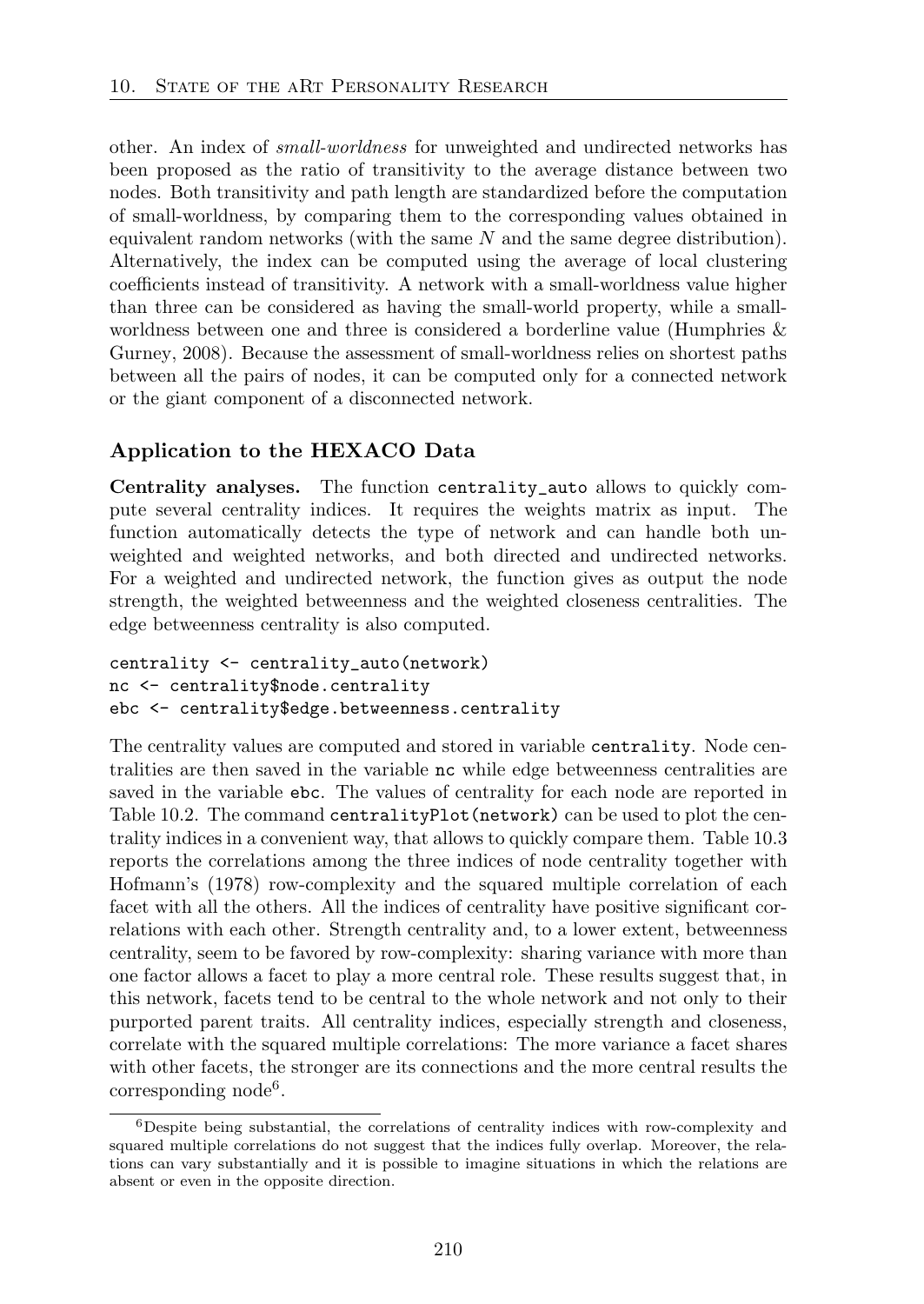| Node           | Dimension Facet         | Betweenness            | Closeness      | Strength   |          |
|----------------|-------------------------|------------------------|----------------|------------|----------|
| Hsi            | Honesty-Humility        | Sincerity              | $\overline{5}$ | 2.66       | 0.73     |
| Hfa            | Honesty-Humility        | Fairness               | 31             | 3.03       | 1.46     |
| Hga            | Honesty-Humility        | Greed-avoidance        | 14             | 2.83       | 1.13     |
| $H_{\text{m}}$ | Honesty-Humility        | Modesty                | $\overline{0}$ | 2.14       | 0.45     |
| Efe            | Emotionality            | Fearfulness            | 6              | 2.70       | 1.03     |
| Ean            | Emotionality            | Anxiety                | $\overline{2}$ | 3.04       | 1.10     |
| Ede            | Emotionality            | Dependence             | 3              | 3.02       | 1.05     |
| Ese            | Emotionality            | Sentimentality         | 17             | 3.17       | 1.40     |
| $_{\rm Xss}$   | Extraversion            | Social self-esteem     | 11             | 3.11       | $1.35\,$ |
| Xsb            | Extraversion            | Social boldness        | 23             | 3.33       | 1.21     |
| Xso            | Extraversion            | Sociability            | $\overline{7}$ | 3.19       | 1.07     |
| Xli            | Extraversion            | Liveliness             | 12             | 3.12       | 1.29     |
| Afo            | Agreeableness vs. anger | Forgiveness            | $\overline{5}$ | 2.70       | 1.00     |
| Age            | Agreeableness vs. anger | Gentleness             | 5              | 2.66       | 0.80     |
| Αfl            | Agreeableness vs. anger | Flexibility            | 14             | 2.90       | 1.02     |
| Apa            | Agreeableness vs. anger | Patience               | $\overline{5}$ | 2.85       | 0.85     |
| Cor            | Conscientiousness       | Organization           | $\overline{7}$ | 3.09       | 0.99     |
| Cdi            | Conscientiousness       | Diligence              | 26             | $\bf 3.34$ | 1.30     |
| Cpe            | Conscientiousness       | Perfectionism          | 5              | 3.13       | 1.26     |
| Cpr            | Conscientiousness       | Prudence               | 19             | 3.52       | 1.45     |
| Oaa            | Openness to experience  | Aesthetic appreciation | 14             | 2.95       | 1.24     |
| Oin            | Openness to experience  | Inquisitiveness        | 5              | 2.71       | 1.08     |
| Ocr            | Openness to experience  | Creativity             | 10             | 3.00       | 1.26     |
| Oun            | Openness to experience  | Unconventionality      | 3              | 2.63       | 0.98     |

Table 10.2: Centrality Indices. Note: the four most central nodes according to each index are reported in bold.

| 1. Betweenness |          | $.61***$ | $.72***$ | -32    | $.54***$ |
|----------------|----------|----------|----------|--------|----------|
| 2. Closeness   | $61**$   |          | $.75***$ | .15    | $69***$  |
| 3. Strength    | $.70***$ | $82***$  |          | $.47*$ | $.75***$ |
| 4. Complexity  | $.41*$   | .28      | $.43*$   |        |          |
| 5. SMC         | .56**    | $.73***$ | $79***$  | 19     |          |

Table 10.3: Correlation of node centralities, row-complexity and squared multiple correlation (SMC). Note:  $* = p < .05$ ,  $** = p < .01$ ,  $** = p < .001$ . Pearson correlations are reported below the diagonal, Spearman correlations are reported above the diagonal. Complexity = Hofmann's row-complexity index.  $SMC =$ squared multiple correlation.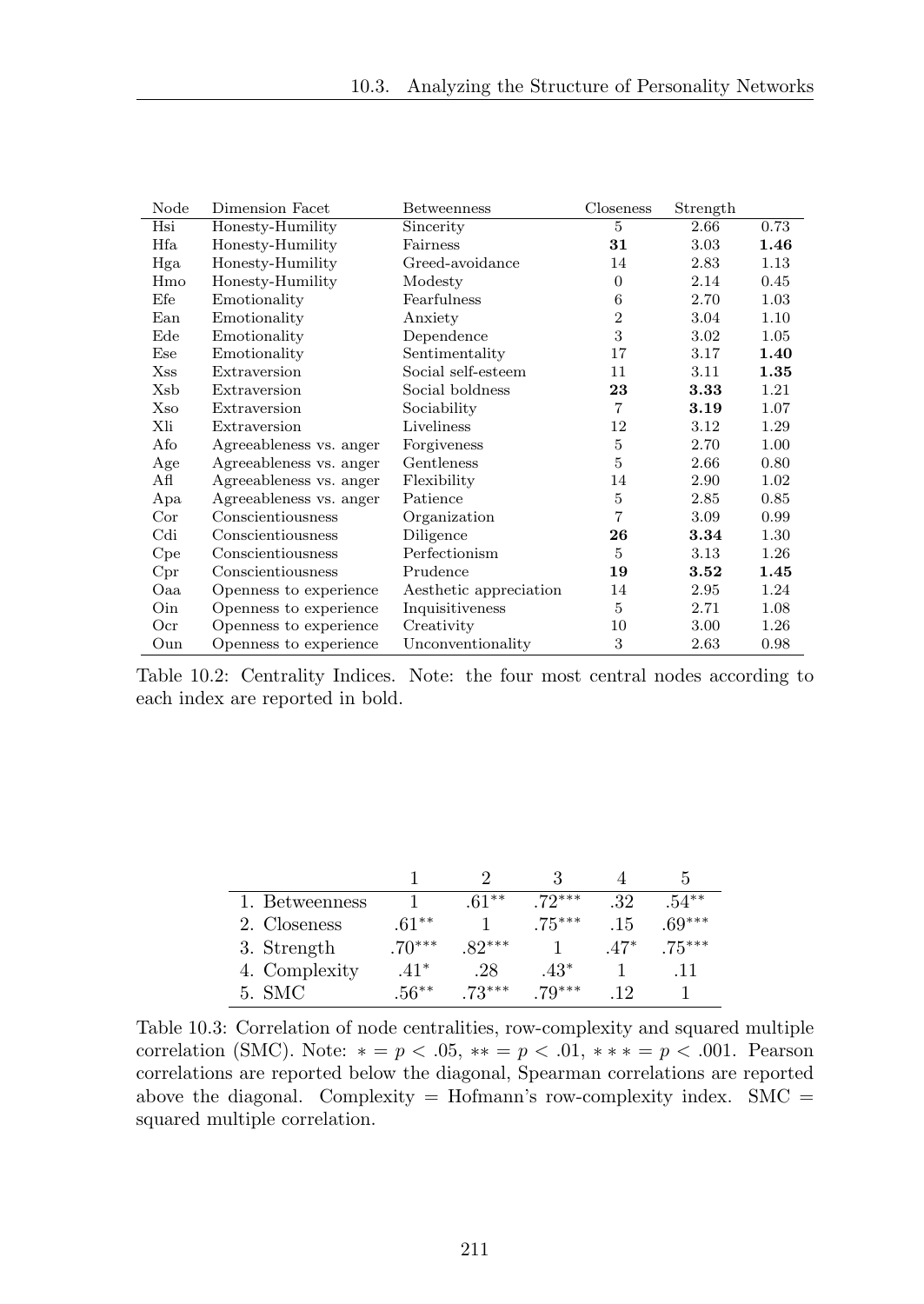The three indices of centrality converge in indicating that node Cpr (prudence) is among the four most central nodes in this network. Cpr is also the more closeness central node and owes its high centrality to the very short paths that connect it to other traits. For instance, facets Apa (patience), Xso (sociability), and Xss (social self-esteem) are even closer to Cpr than other conscientiousness facets are<sup>7</sup>. This suggests that in the personality network it is very easy that a change in some portion of the network will eventually make a person either more reckless or more prudent. On the other hand, if a person becomes more reckless or more prudent, we can expect important changes in the overall network. This result, although it should be considered as preliminary, is in line with studies that investigated the evolution of conscientiousness. Impulse-control, a facet of conscientiousness that is very similar to prudence (Cpr), shows the most marked variation through the individual development compared to other conscientiousness facets (Jackson et al., 2009). It is possible that this is the case also because changes in other personality traits are expected to affect prudence more quickly than other facets, as revealed by its high closeness.

Hfa (fairness) is the most betweenness-central and strength-central node, but it is not particularly closeness-central (it is ranked 10th in closeness centrality). Figure 10.3 highlights the edges lying on the shortest paths that travel through node Hfa, in a convenient layout (the code for producing this figure is in the supplemental materials). The high betweenness centrality of Hfa is due the role that Hfa plays in transmitting the influence of other honesty-humility facets to different traits, and vice versa. The edge between nodes Hsi (sincerity) and Hfa is also the most betweenness-central in the whole network: most of the shortest paths between Hsi and other personality traits travel through this edge and therefore through Hfa. These results suggest that, if it was possible to reduce the possibility for fairness (Hfa) to vary, the influence of the other honesty-humility facets would propagate less easily to the rest of personality facets and vice versa. Such hypotheses could be tested for instance by comparing the personality networks of individuals that typically face situations in which their fairness is allowed to become active to the networks of individuals that usually face situations in which their fairness cannot be activated (Tett  $&$  Guterman, 2000). The characteristics of situations for instance could be assessed by using valid instruments such as the Riverside Situational Q-sort (Sherman, Nave, & Funder, 2010), which includes items such as "It is possible for P to deceive someone", or "Situation raises moral

<sup>7</sup>As an anonymous reviewer pointed out, one could wonder how can the length of the path between Cpr and other conscientiousness facets be longer than the path between Cpr and other nodes, given that Cpr's strongest correlations are those with the other conscientiousness facets. This happens because we did not consider the network defined by the zero-order correlations, but the adaptive LASSO penalized network of partial correlations (Krämer et al., 2009). As an example, consider the shortest path between Cpr and Cdi (diligence), which is slightly longer (8.80) than the shortest path between Cpr and Apa (patience; 6.82). Although the correlation between Cpr and Cdi is stronger (*r* = *.*26) than the correlation between Cpr and Apa (*r* = *.*22), in the adaptive LASSO network, the direct connection between Cpr and Cdi is smaller (*pr* = *.*04) than the one with Apa  $(pr = .15)$ . While the shortest path between Cpr and Apa travels through their direct connection, the shortest path between Cpr and Cdi travels through node Cor (organization): prudence seems to influence (or to be influenced by) diligence especially through changes in orderliness, but this path of influence is longer than the direct path between Cpr and Apa.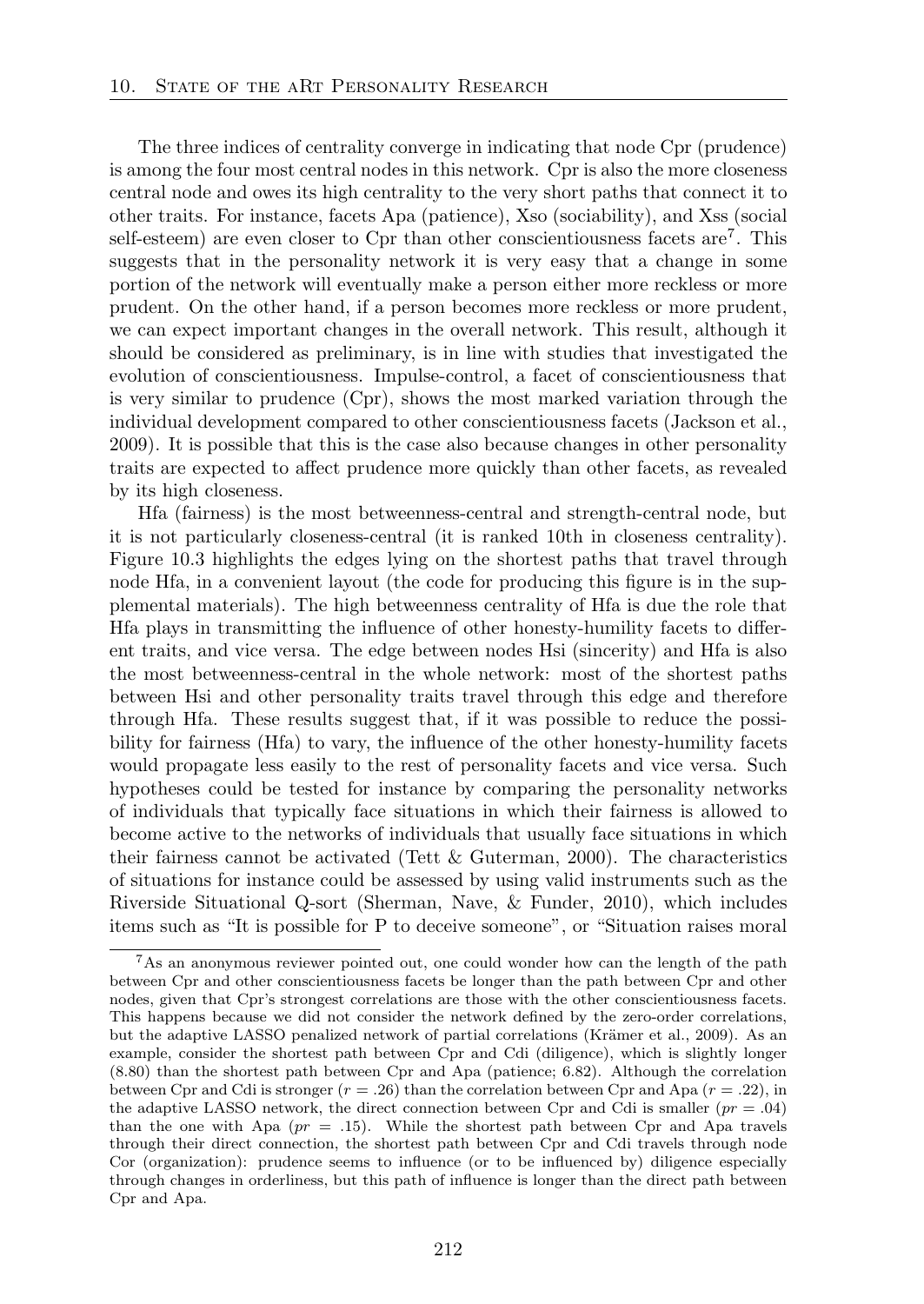

Figure 10.3: Shortest paths that pass through node Hfa (fairness). The edges belonging to the shortest-paths are full, while the other edges are dashed.

or ethical issues" that would be relevant for this case.

Clustering coefficients. Many indices of clustering coefficient can be easily computed using function clustcoef\_auto. The function requires the same input as centrality\_auto and is similarly programmed to recognize the kind of data given as input and to choose an appropriate network representation for the data. By applying the function, we can immediately collect the results:

```
clustcoef <- clustcoef_auto(network)
```
The command clusteringPlot(network, signed = TRUE) can be used to plot the clustering coefficients in a convenient layout. Table 10.4 reports the correlation among several clustering coefficients. The unsigned indices are computed using the absolute values of the weights. In the following analyses we will use the signed version of the Zhang's clustering coefficient (Costantini & Perugini, 2014; Zhang et al., 2005), which resulted more resistant to random variations in the network.

Combining clustering coefficients and centrality. The signed clustering coefficient can be interpreted as an index of a node's redundancy in a node's neighborhood (Costantini & Perugini, 2014): the importance of the unique causal role of highly clustered nodes is strongly reduced by the presence of strong connections among their neighbors. In general, it is interesting to inspect whether there is a relation between centrality indices and clustering coefficients: in our experience, we found that the centrality indices were often inflated by the high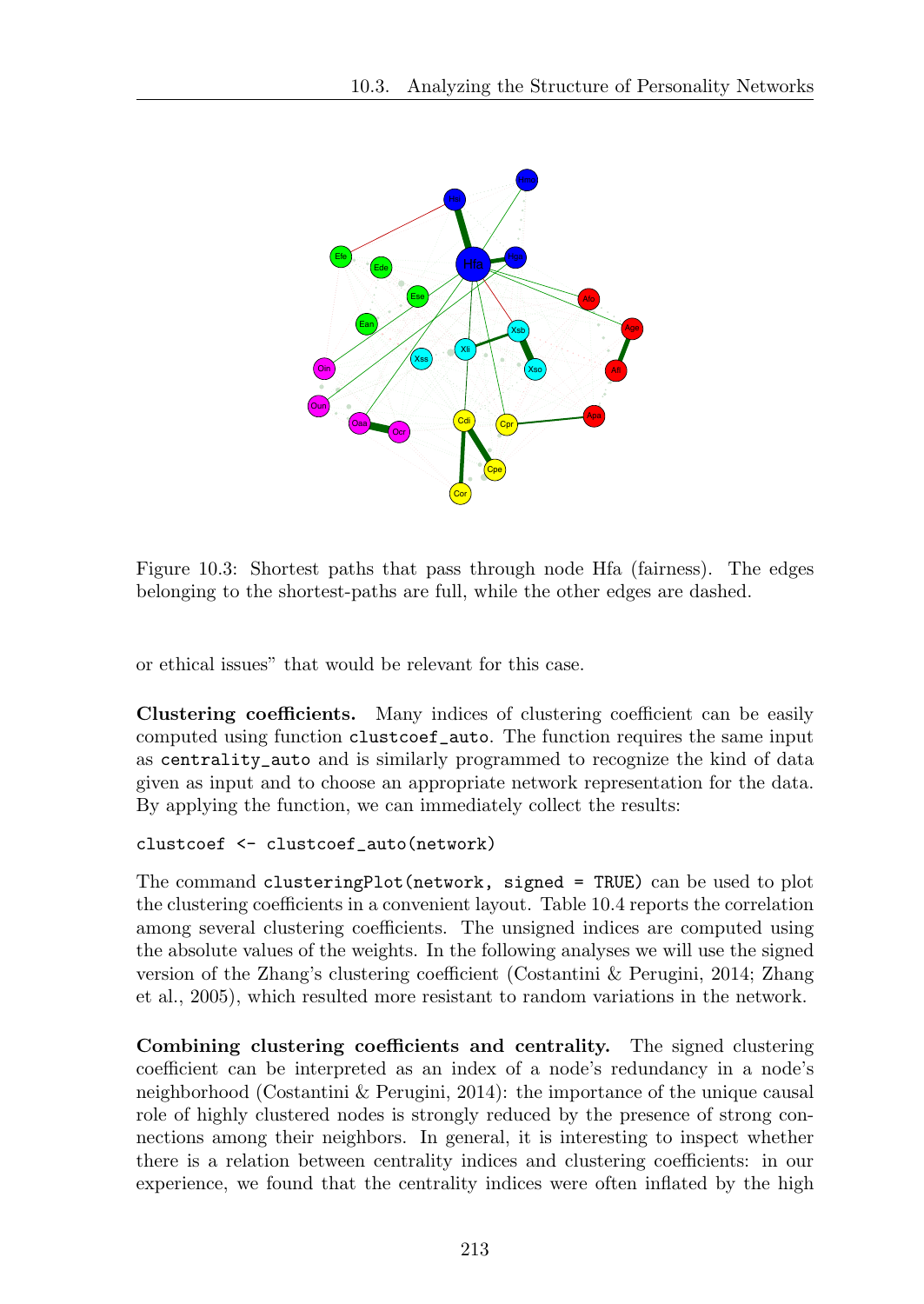|                           | 1        | $\overline{2}$ | 3        | 4        | 5        | 6        |          |
|---------------------------|----------|----------------|----------|----------|----------|----------|----------|
| 1. Watts and Strogatz     |          | .25            | $.65***$ | $.51*$   | $.90***$ | $.57***$ | $.94***$ |
| (1998)                    |          |                |          |          |          |          |          |
| Watts and Stro-           | .26      | 1              | .28      | $.45*$   | .29      | $.76***$ | .25      |
| gatz, signed (Costan-     |          |                |          |          |          |          |          |
| tini $&$ Perugini, 2014)  |          |                |          |          |          |          |          |
| 3. Zhang and Horvath      | $.49*$   | .30            | 1        | $.89***$ | $.50*$   | $.59***$ | $.71***$ |
| (2005)                    |          |                |          |          |          |          |          |
| Zhang and Hor-            | .34      | .33            | $.94***$ | 1        | .37      | $.79***$ | $.53***$ |
| vath, signed (Costan-     |          |                |          |          |          |          |          |
| tini & Perugini, $2014$ ) |          |                |          |          |          |          |          |
| 5. Onnela et al. (2005)   | $.89***$ | .25            | .37      | .24      |          | $.55***$ | $.84***$ |
| 6. Onnela et al., signed  | $.61***$ | $.76***$       | $.59**$  | $.64***$ | $.66***$ |          | $.53***$ |
| (Costantini & Perug-      |          |                |          |          |          |          |          |
| $\text{ini}, 2014)$       |          |                |          |          |          |          |          |
| 7. Barrat et al. (2004)   | $.94***$ | .30            | $.57***$ | .37      | $.87***$ | $.60**$  |          |

Table 10.4: Correlation among indices of local clustering coefficient. Note:  $* =$  $p < .05$ ,  $** = p < .01$ ,  $** = p < .001$ . Pearson correlations are reported below the diagonal, Spearman correlations are reported above the diagonal.

clustering in correlation networks. However this might be not true for networks defined with adaptive LASSO, which promotes sparsity (Krämer et al., 2009).

The following plots can be used to visualize both the centrality and the clustering coefficient of each node. The code reported here is for betweenness centrality, but it is easy to extend it to other indices by just replacing "Betweenness" with the index of interest. First the plot is created and then the node labels are added in the right positions, using the command text. Command abline can be used to trace lines in the plot. A horizontal line is created to visually identify the median value of betweenness and a vertical line to identify the median value of the clustering coefficient.

```
plot(clustcoef$signed_clustZhang, nc$Betweenness,
     col = "white")text(clustcoef$signed_clustZhang, nc$Betweenness,
     rownames(nc))
abline(h = median(nc$Betweenness), col = "grey")abline(v = median(clustcoef$signed_clustZhang),
     col = "grey")
```
The resulting plots are shown in Figure 10.4. It is apparent that the most central nodes do not have a particularly high clustering coefficient in this case and this is especially true for nodes Hfa and Cpr, which are among the most central in this network. The clustering coefficient correlates negatively with closeness centrality (*r* = *−.*67, *p<.*001), with strength (*r* = *−.*82, *p<.*001), and with betweenness centrality  $(r = -.50, p = .013)$ .

One node, Hmo (modesty), emerges as both particularly high in clustering coefficient and low in all the centrality measures. Modesty correlates almost exclusively with other honesty-humility facets and has the lowest multiple correlation with all the other variables in our dataset and this is likely to have determined its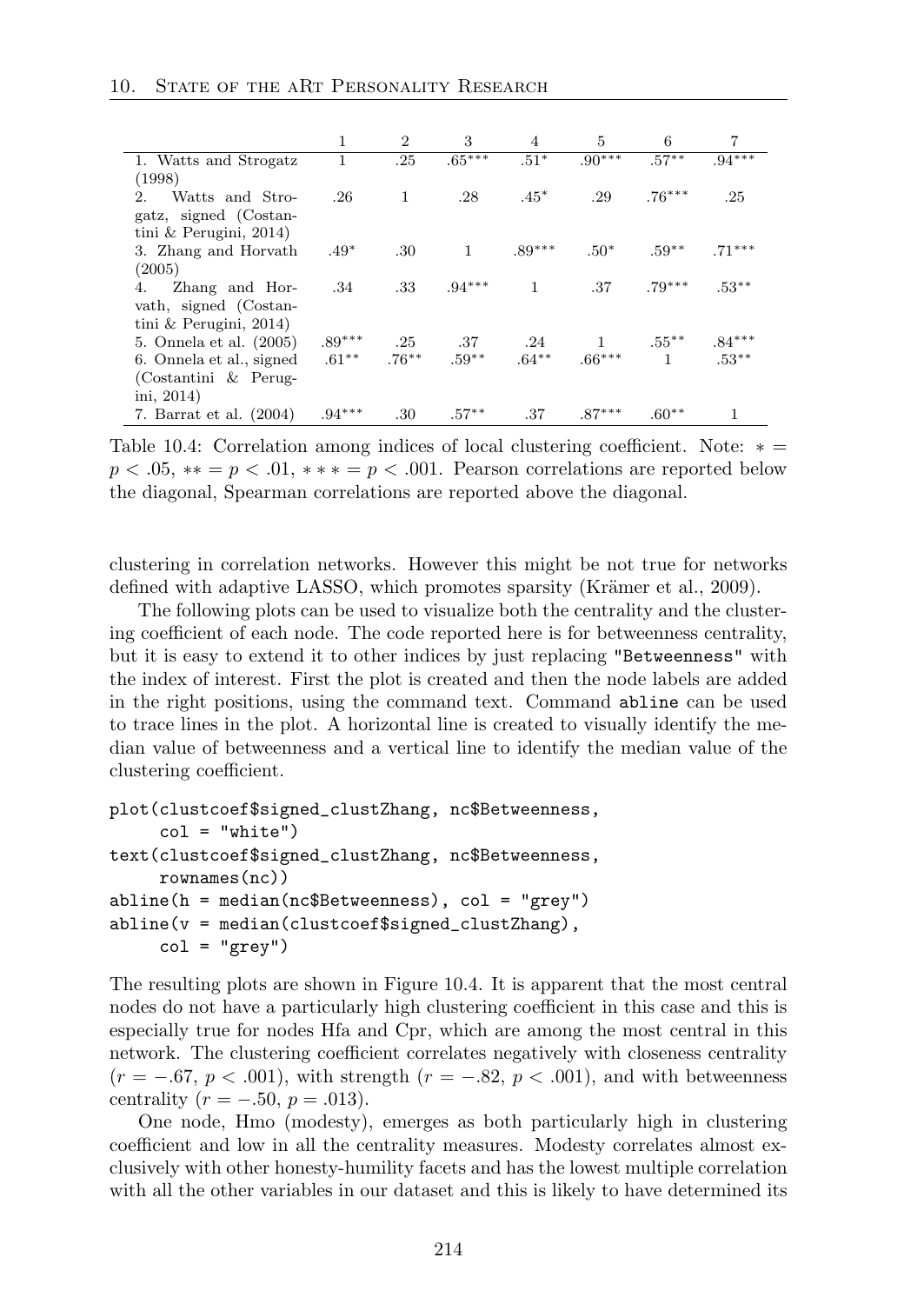peripherality. A closer exam of its connections reveals that Hmo has seven neighbors, the three other facets of honesty-humility (His, Hfa, and Hga), facets anxiety and fearfulness of emotionality (Ean), facet social boldness of extraversion (Xsb) and facet prudence of conscientiousness (Cpr), the connections with fearfulness, social boldness and prudence having very small weights. Moreover many of its neighbors are connected with each other. Even if the edges incident in node Hmo were blocked, its neighbors would be nonetheless connected to each other directly or by a short path. Modesty therefore does not seem to play a very important unique role in the overall personality network.

Transitivity and small-worldness. The function smallworldness computes the small-worldness index (Humphries & Gurney, 2008). First the function converts the network to an unweighted one, which considers only the presence or the absence of an edge. Then the average path length and the global transitivity of the network are computed and the same indices are calculated on B=1000 random networks, with the same degree distribution of the focal network. The resulting values are entered in the computation of the small-worldness index. The output includes the small-worldness index, the transitivity of the network, and its average path length. It also returns summaries of the same indices computed on the random networks: the mean value and the *.*005 and *.*995 quantiles of the distribution. Function set.seed can be used to ensure the exact replicability of the results. The function requires the network as input and it is optionally possible to set the values of three parameters, B, up and lo, which are respectively the number of random networks and the upper and lower probabilities for the computation of the quantiles.

set.seed(100) smallworldness(network)

The small-worldness value for our network is 1*.*01. An inspection of the values of transitivity and of average path length shows that they are not significantly different from those emerged from similar random networks. Therefore we may conclude that this personality network does not show a clear small-world topology.

Emerging insights. In this section, we showed how it is possible to perform a network analysis on a real personality dataset. We identified the most central nodes and edges, discussed centrality in the light of clustering coefficient and investigated some basic topological properties of the network, such as the smallworld property. Two nodes resulted particularly central in the network and were the facet prudence of conscientiousness (Cpr) and the facet fairness of honestyhumility (Hfa).

Our network did not show the small-world property. The absence of a strong transitivity means that the connection of two nodes with a common neighbor does not increase the probability of a connection between themselves. The absence of a particularly short path length implies that it is not generally possible for any node to influence any other node using a short path. This result is not in line with the small-worldness property that emerged in the DSM-IV network reported by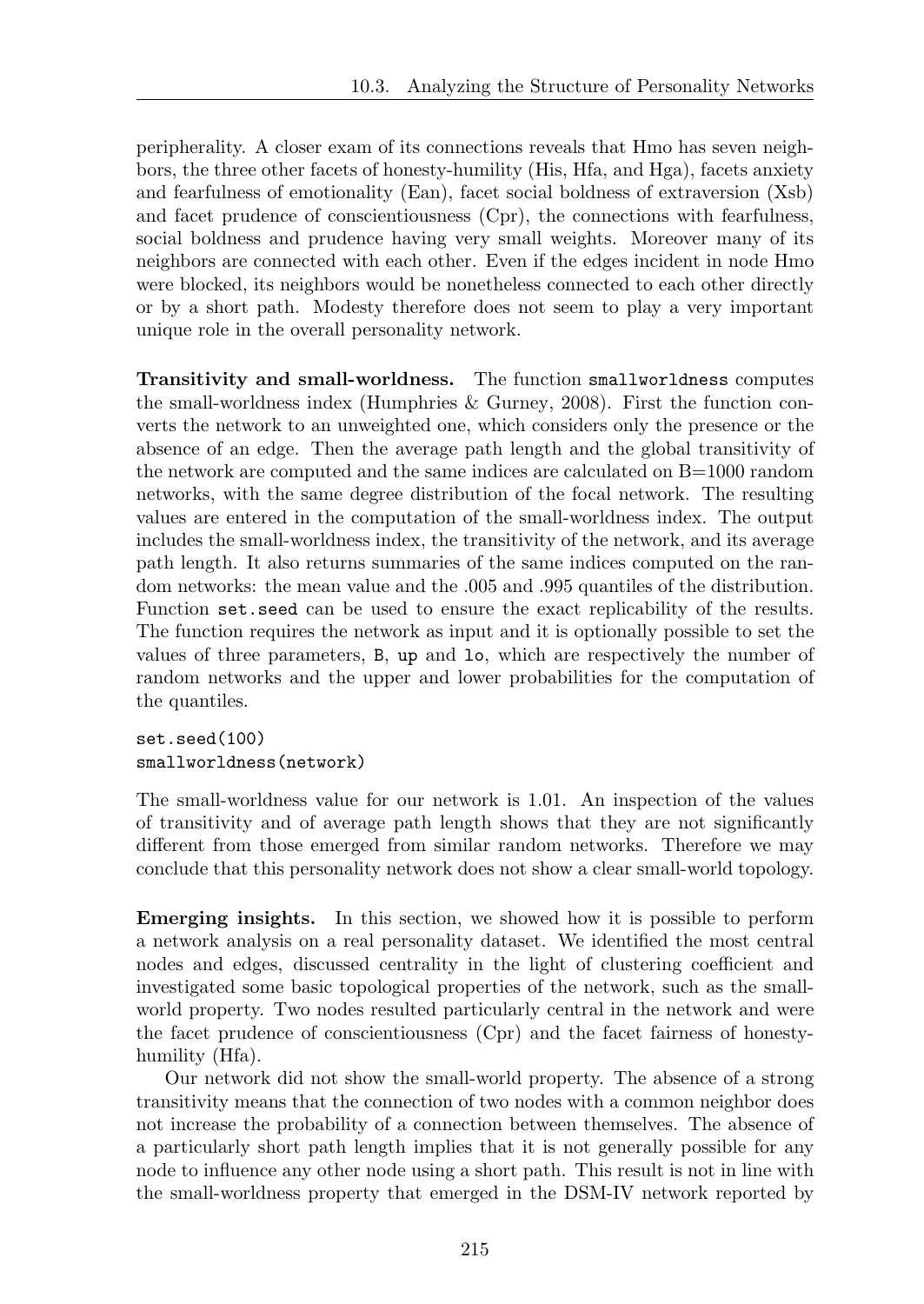

Figure 10.4: Centrality and clustering coefficient. The horizontal and the vertical lines represent the median values of centrality and clustering coefficient respectively. The closeness values are multiplied by 1000.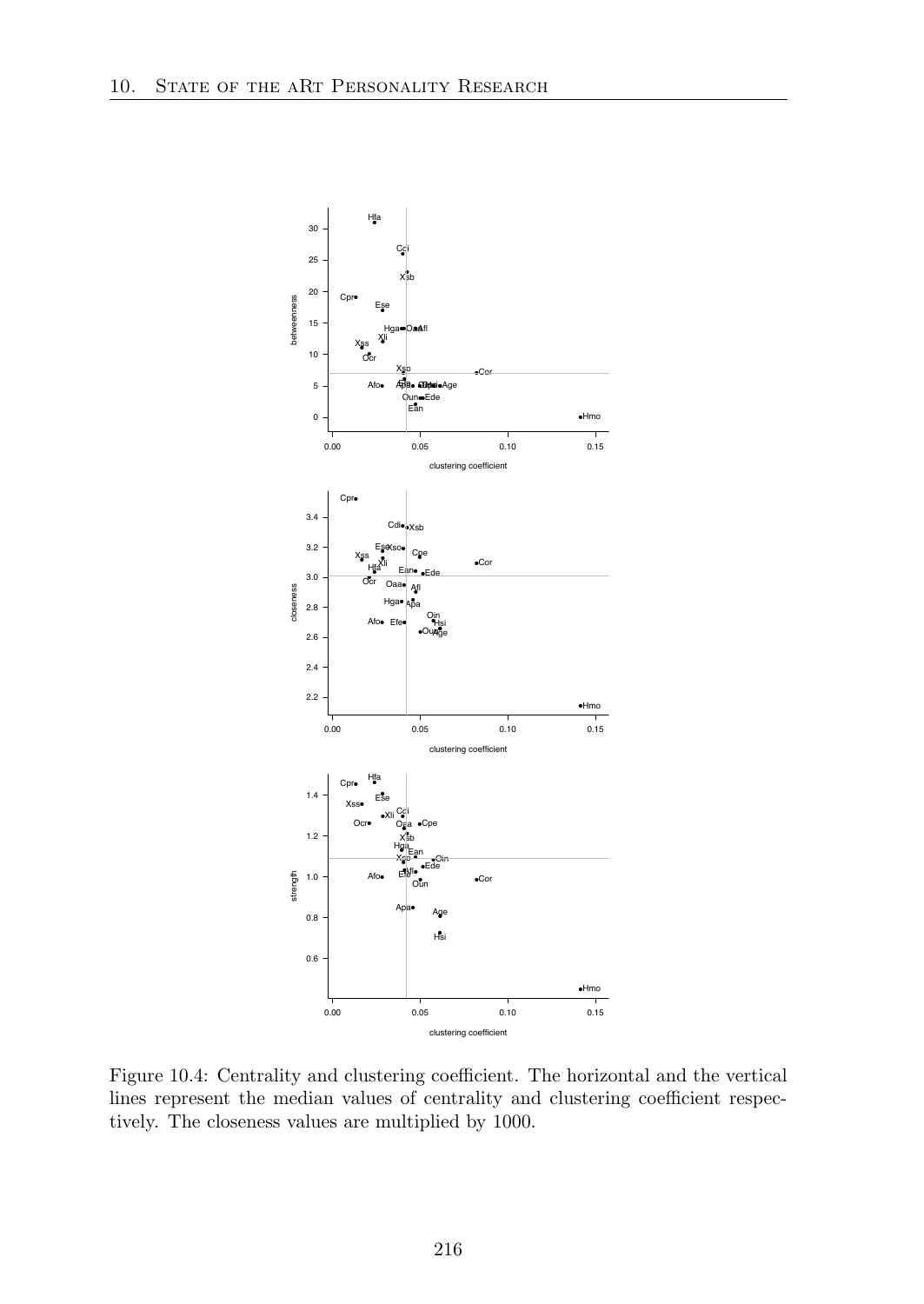

Figure 10.5: Histogram of the number of edges estimated in 900 replications of the adaptive LASSO.

Borsboom et al. (2011). It has been hypothesized that the small-world property might be at the basis of phenomena connected to the comorbidity that arise in psychopathology (Cramer et al., 2010); this also may simply not be a property of normal personality. This difference could reflect the fact that different personality characteristics represent distinct systems, while psychopathology systems seem to be more integrated. This result may be also attributable to the strategies that were used for defining this network and the DSM-IV network and may have been influenced by the particular personality scales under study. Future research may be directed towards the question of what network structure characterizes normal versus abnormal personality.

## Stability of Results

The adaptive LASSO chooses the LASSO penalty parameter based on *k*-fold crossvalidation, subdividing the dataset in *k* (10 by default) random samples. Because of this, under different random seeds slightly different network structures will be obtained. To investigate the stability of the results discussed in this section, we repeated the network estimation procedure 900 times under different random seeds and recomputed the strength, closeness and betweenness centrality measures and the signed versions of the clustering coefficients proposed by Zhang and by Onnela. The codes to replicate these findings can be found in the supplementary materials.

Visually the resulting graphs looked remarkably similar and only differed in the weakest edges in the graph. Figure 10.5 shows a histogram of the amount of nonzero connections present in each of the replications; the median amount of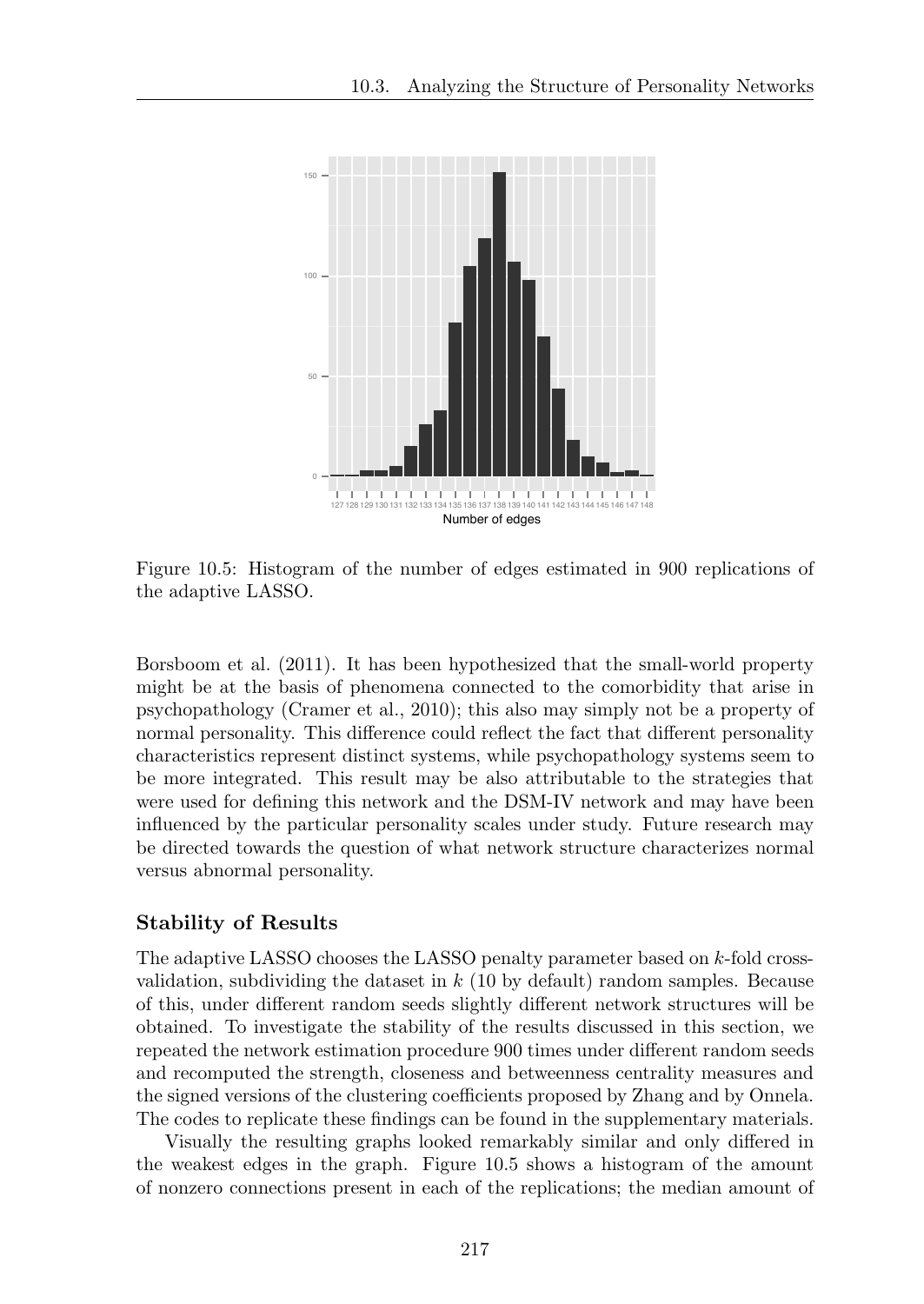

Figure 10.6: Estimated centrality and clustering coefficients under 900 replications of the adaptive LASSO. The colored line represents the results discussed in the chapter.

estimated edges was 138. Figure 10.6 shows the estimated centrality and clustering coefficients for both the graph used in the analyses (colored line) and the 900 replications (vague gray lines). It can be seen that overall the measures are stable across different replications. Among the three centrality measures, more stable results were obtained for closeness and strength than for betweenness. Between the clustering coefficients we can see that Zhang's clustering coefficient is much more stable than Onnela's; in Onnela's clustering coefficient especially the Hmo node shows divergent behavior. This behavior is due to the number small of connections of Hmo obtained in each replication, ranging from 3 to 11 ( $M = 3.96$ ,  $SD = 0.64$ ). Onnela's clustering coefficient is scaled to the number of connections regardless of weight. Therefore the relatively small difference in connections can have a large impact on this clustering coefficient.

From these results, we advise that Zhang's clustering coefficient should be preferred over Onnela's clustering coefficient in adaptive LASSO networks. Furthermore, we advise the reader to replicate these measures under different random seeds and to check for the stability of the results before substantively interpreting them.

## 10.4 Conclusion

Network approaches offer a rich trove of novel insights into the organization, emergence, and dynamics of personality. By integrating theoretical considerations (Cramer et al., 2010), simulation models (Mõttus, Penke, Murray, Booth, & Allerhand, 2014; Van Der Maas et al., 2006), and flexible yet user-friendly dataanalytic techniques (Epskamp et al., 2012), network approaches have potential to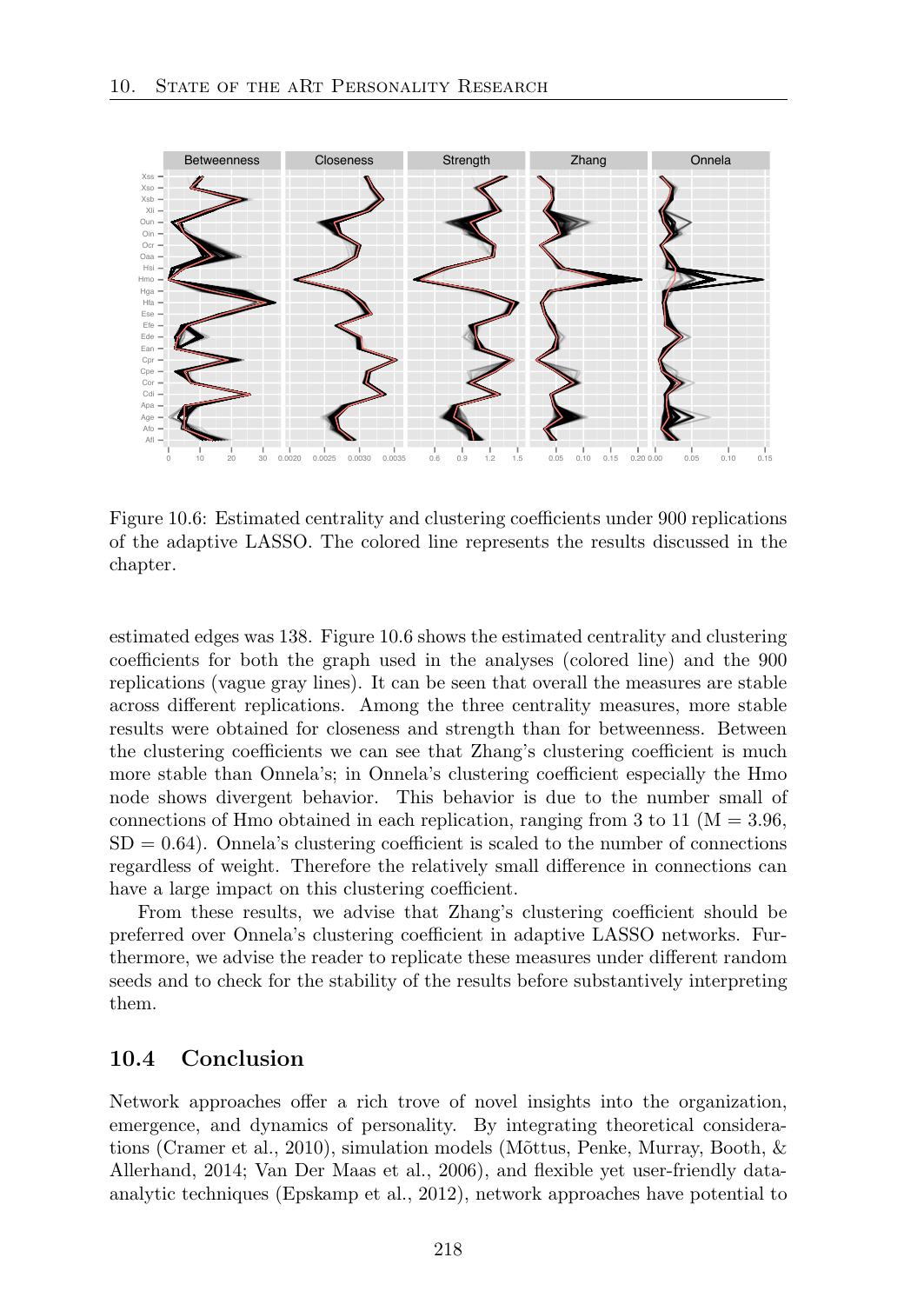achieve a tighter fit between theory and data analysis than has previously been achieved in personality research. At the present time, the basic machinery for generating, analyzing, and simulating networks is in place. Importantly, the R platform offers an impressive array of packages and techniques for the researcher to combine, and most of the important analyses are currently implemented. We hope that, in the present chapter, we have successfully communicated the most important concepts and strategies that characterize the approach, and have done so in such a way that personality researchers may benefit from using network modeling in the analysis of their own theories and datasets.

In the present chapter, we have applied network modeling to an illustrative dataset, with several intriguing results that may warrant further investigation. However, we do stress that many of our results are preliminary in nature. The primary reason for this is that current personality questionnaires are built according to psychometric methodology that is tightly coupled to factor analysis and classical test theory (Borsboom, 2005). This makes their behavior predictable from pure design specifications, which in turn limits their evidential value. That is, if one makes the a priori decision to have, say, 10 items per subscale, and selects items on the basis of their conformity to such a structure, many of the correlations found in subsequent research are simply built into the questionnaire. Therefore, it is hardly possible to tell to what extent results reflect a genuine structure, or are an artifact of the way personality tests are constructed. Trait perspectives are not immune to this problem, as in some cases the factors of personality may simply appear from questionnaire data because they have been carefully placed there. Future research should investigate potential solutions to this issue, for instance by considering variable sets consisting of ratings on the familiar personality-descriptive adjectives of a language, as in lexical studies (e.g., Ashton & Lee, 2005, 2007; De Raad et al., 2014; Goldberg, 1990b; Saucier et al., 2014), and by comparing the characteristics of such networks to networks that emerge from questionnaire data.

An interesting question is whether all individuals are scalable on all items, as current methodology presumes. It is entirely possible, if not overwhelmingly likely, that certain items assess variables that simply do not apply to a given individual. Current psychometric methods have never come to grip with the "n.a." answer category, and in practice researchers simply force all individuals to answer all items. In networks, it is easier to deal with the n.a.-phenomenon, as nodes deemed to be inapplicable to a given person could simply be omitted from that person's network. This would yield personality networks that may differ in both structure and in size across individuals, an idea that resonates well with the notion that different people's personalities might in fact be also understood in terms of distinct theoretical structures (Borsboom et al., 2003; Cervone, 2005; Lykken, 1991). The application of experience sampling methodology and of other ways to gather information on dynamical processes personality may also offer an inroad into this issue (Fleeson, 2001; Hamaker, Dolan, & Molenaar, 2005; Bringmann et al., 2013).

The notion that network structures may differ over individuals, and that these differences may in fact be the key for understanding both idiosyncrasies and communalities in behavior, was illustrated in the simulation work reported by